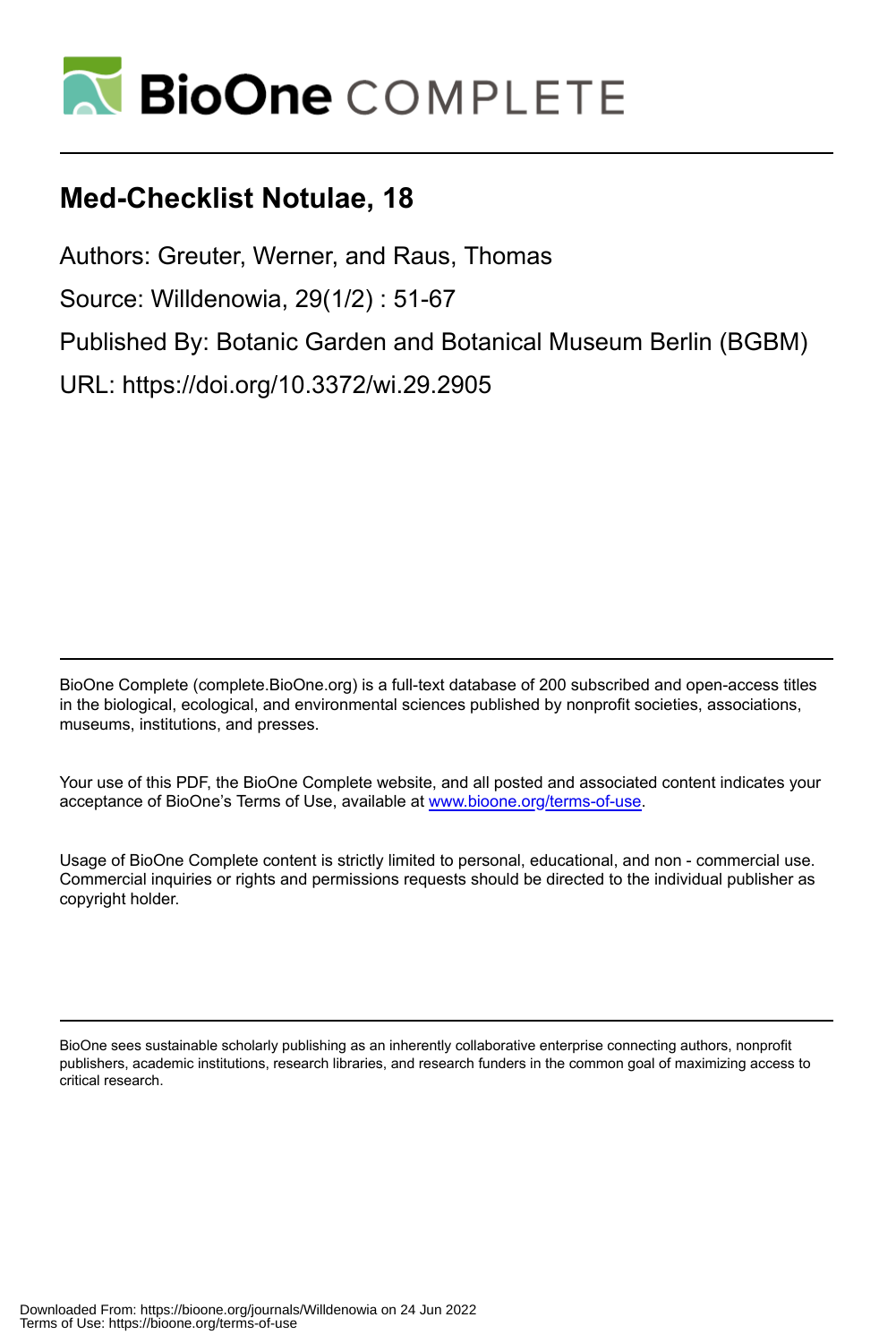#### WERNER GREUTER & THOMAS RAUS (ed.)

# **Med-Checklist Notulae, 18**

#### **Abstract**

Greuter, W. & Raus, Th. (ed.): Med-Checklist Notulae, 18. – Willdenowia 29: 51-67. 1999. – ISSN 0511-9618.

Continuing a series of miscellaneous contributions, by various authors, where hitherto unpublished data relevant to the Med-Checklist project are presented, this instalment deals with the families *Boraginaceae*, *Caryophyllaceae, Chenopodiaceae, Compositae, Dipsacaceae, Euphorbiaceae, Frankeniaceae, Labiatae, Leguminosae, Myrtaceae, Rubiaceae, Solanaceae, Zygophyllaceae; Alismataceae, Cyperaceae, Gramineae, Juncaceae,* and *Liliaceae*. It includes new country and area records, taxonomic and distributional considerations. New names and combinations are validated in the genera *Astragalus* and *Onobrychis.*

#### *Notice*

For explanation see the introduction and list of geographical symbols in Willdenowia 10: 13-15. 1980, and the definition of the status symbols in Willdenowia 11: 23. 1981. The previous instalment was published in Willdenowia 28: 163-174. 1998.

#### *Boraginaceae*

#### *Myosotis speluncicola* (Boiss.) Rouy

+ **Gr:** Greece, Epirus, Nomos of Ioannina, Eparchia of Dodona: Mt Timfi near the Vikos balcony (39°53'N, 20°45'E), rocky slopes and mixed deciduous woodland over limestone, alt. 1300 m, 21.5.1999, *Strid & al. 48091* (C, G, herb. Tan). – New to Greece. This slender, delicate annual was found in deep, shady crevices and under overhanging rocks. The corolla is white, sometimes pale blue on drying. The species has a very scattered distribution (see, e.g., Grau in Mitt. Bot. Staatssamml. München 7: 82-85. 1968; Greuter & al., Med-Checklist 1: 100. 1984), occurring in SE France (Alpes-Maritimes), Italy (central Apennines), former Jugoslavia (F.Y.R. Makedonija), S Anatolia (Cilician Taurus), and possibly extending to  $N \& W$  Iran; it may thus be an ancient relict element, surviving in caves or on very shady rock ledges, hence the specific epithet. Our specimens match a syntype from the Cilician Taurus (*Balansa 554,* C) and also a specimen from Alpes-Maritimes, SE France (*Kapp 7734,* C). A. Strid & Kit Tan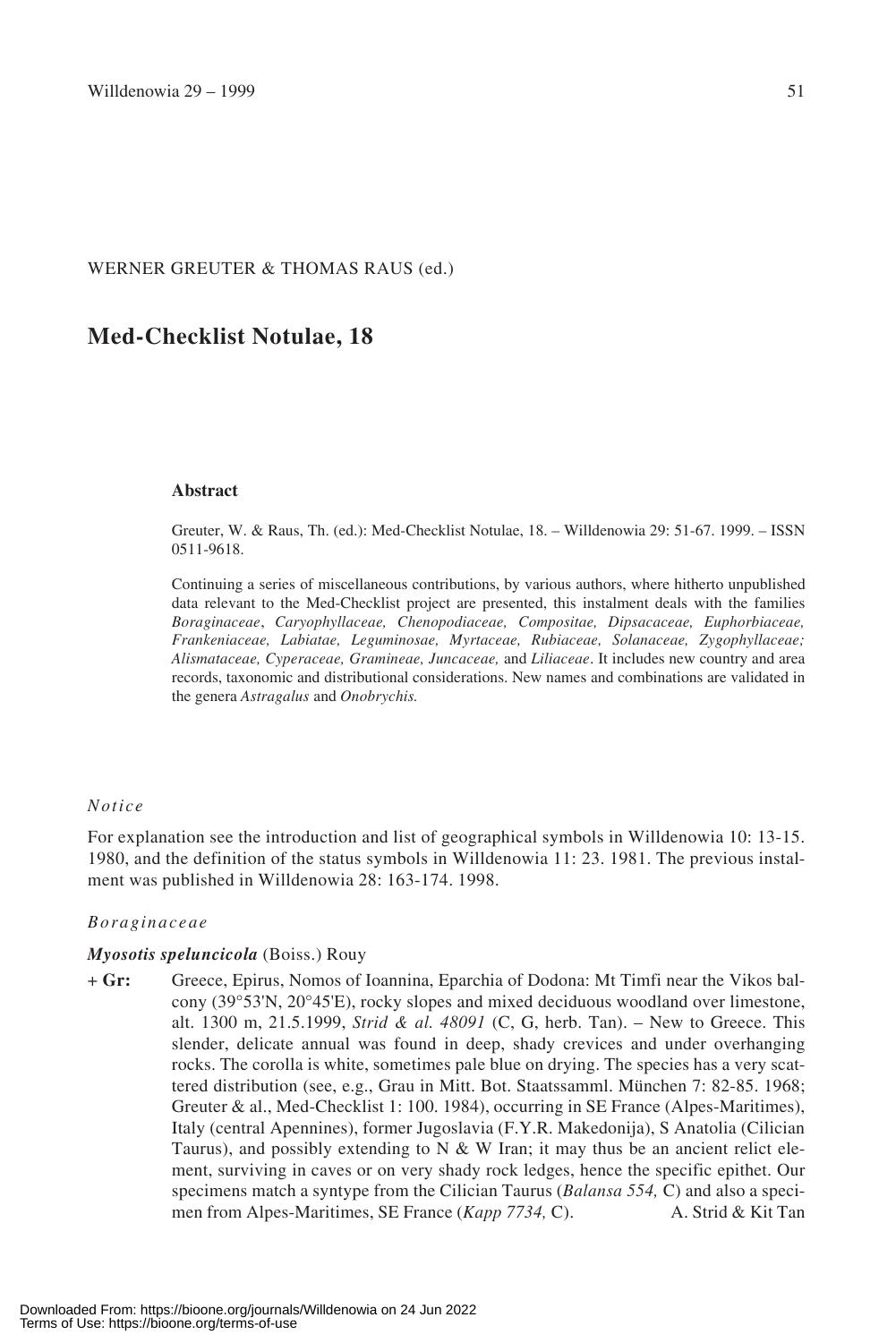## *Solenanthus scardicus* Bornm.

+ **Gr:** Greece, Epirus, Nomos of Ioannina, Eparchia of Konitsa: 2.5 km NW of Fourka, moist pastures SW of summit called Profitis Ilias, alt. 1630 m, 4.6.1987, *Willing 2942* (B; det. Raus); id.: place called Golio, N of Kamenik, near the village of Pirsojanni, 500 m from the Greek-Albanian border, S facing calcareous pastures, alt. 1800 m, 6.7.1995, *Chitos* (B, herb. Chitos; confirm. Raus); ibid.; with mature fruits, 8.7.1999, *Chitos* (B, herb. Chitos; confirm. Raus). – The cited collections confirm the occurrence of the species in Greece. A previous record from Mt Kajmakčalan (Zaganiaris in Sci. Ann. Fac. Phys. Math. Aristotelian Univ. Thessaloniki 6: 89. 1940) is not substantiated by herbarium material and therefore queried by Strid (in Strid & Tan, Mount. Fl. Greece 2: 62. 1991). Th. Chitos & Th. Raus

#### *Caryophyllaceae*

#### *Stellaria media* (L.) Vill.

+ **Cr:** Greece, Crete, Nomos of Chania, Eparchia of Kissamos: between Kambos and Keramoti (35°23'01''N, 23°33'56''E), ruderal places, shaded by *Platanus orientalis* trees and dominated by *Geranium molle, G. lucidum* and *Aetheorhiza bulbosa* subsp. *microcephala,* schist, alt. 380 m, 13.3.1998, *Böhling 7065* (B); ibid., places rich in nitrogen and dominated by *Urtica pilulifera, U. urens, Lamium bifidum* subsp. *bifidum, Galium aparine,* etc., on schistose substrate, alt. 380 m, 13.3.1998, *Böhling obs.;* id., Eparchia of Selinos: Omalos plain, Seliniotikos Jiros (35°19'22''N, 23°53'30''E), moist pastures with *Ranunculus ficaria* subsp. *chrysocephalus,* alt. 1040 m, 15.3. 1998, *Böhling 7093* (B); id., Eparchia of Sfakia: Askifou (35°17'28''N, 24°11'16''E), loamy fields with *Ranunculus ficaria* subsp. *chrysocephalus* and *Poa infirma,* alt. 700 m, 26.2.1999, *Böhling 9490* (B); id., Nomos of Lasithi, Eparchia of Ierapetra: Thripti (35°04'54'', 25°51'22''E), abandoned, formerly irrigated vegetable field, in the shade of *Platanus orientalis* trees, dolomitic substrate, alt. 700 m, 24.3.1998, *Böhling & Raus 7220* (B); ibid., abandoned vineyard dominated by *Urtica urens, Poa infirma, Oxalis pes-caprae,* etc., dolomitic substrate, alt. 700 m, 24.3.1998, *Böhling & Raus 7219* (B). – Although given for Crete by earlier authors (e.g., Jahn & Schönfelder, Exkursionsfl. Kreta: 80. 1995), *Stellaria media* s.str. was excluded from the Cretan area by Strid (in Phitos & al., Fl. Hellen. 1: 195 & map 369. 1997), obviously due to the lack of substantiating herbarium material. In fact, the common chickweed is frequently found in suitable man-made habitats on Crete from late winter to early spring. N. Böhling & Th. Raus

## *Chenopodiaceae*

#### *Atriplex mollis* Desf.

+ **Cr:** Greece, Crete, Nomos of Chania, Eparchia of Selinos: Island of Gavdopoula, halophytic supralittoral scrub belt on coastal calcareous neogene and hard limestone rock, with *Atriplex halimus, Limonium graecum, Periploca angustifolia, Pistacia lentiscus,* and *Frankenia corymbosa*, alt. 5-60 m, 8.5.1998, *Fournaraki & Gotziou 4934* (herb. Medit. Agron. Inst. Chania; det. Bergmeier); ibid., 28.2. & 15.5.1999, *Böhling 9535 & 9916* (B, herb. Böhling, herb. Tan; det. Böhling, confirm. Tan); ibid., 28.4.1999, *Bergmeier 99-G15* (FB, herb. Bergmeier). – A species of chiefly N African distribution that just reaches the southernmost Aegean area c. 30 km off the southern coast of Crete. Former European records from Sardinia and Malta are either erroneous (Arrigoni in Willdenowia 13: 82. 1983) or refer to casual occurrence (Lanfranco in Willdenowia 12: 191. 1982). The discovery of this species and of *F.*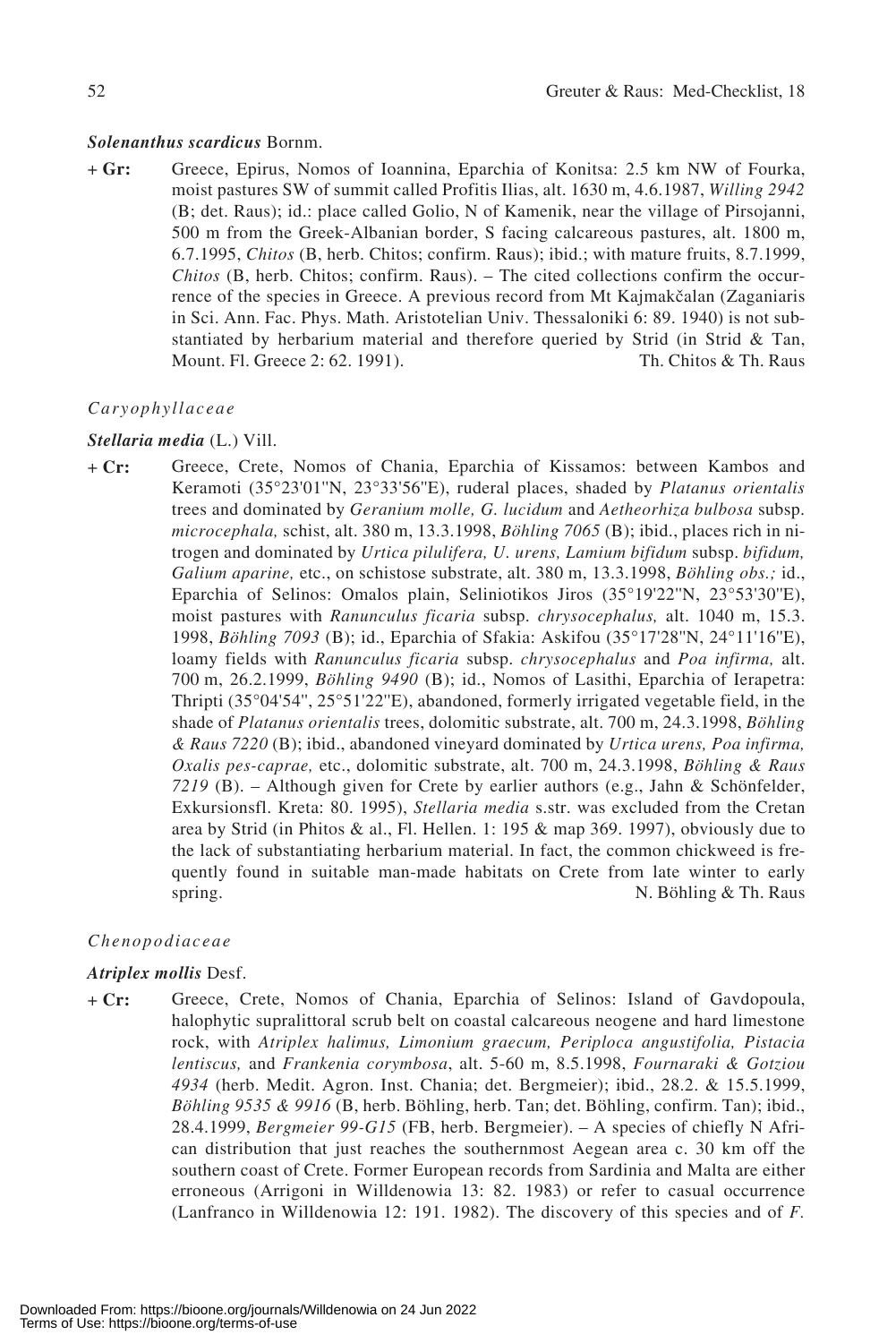*corymbosa* Desf. (see below) on Gavdopoula lends strong support to nature conservation demands for this islet, which is currently much discussed among nature conservationists after plans came to light of its total transformation into a gigantic container ship terminal. E. Bergmeier, N. Böhling, Ch. Fournaraki & P. Gotsiou

# *Chenopodium urbicum* L.

+ **IJ:** Israel: Kinnroth Valley, environs of Almagor, 8.9.1967, *Danin & Zohary* (HUJ; confirm. Uotila). – This species plays an important role in the temporary colonizing vegetation of the coast of the Sea of Galilee, following the retreat of the desiccating lake. Together with the rare *Chenopodium rubrum* L. its patches cover considerable areas. When the rainy season starts in Israel, the entire area will again be covered by water. A. Danin & P. Uotila.

# *Compositae*

# *Anthemis wiedemanniana* Fisch. & C. A. Mey.

A **Gr:** Greece, W Makedonia, Nomos & Eparchia of Grevena: SW foothills of Mt Vourinos, c. 2 km NW of Varis (40°09'N, 21°39'E), along road to a small iron mine, rocky slopes with open scrub dominated by *Quercus pubescens* and *Buxus sempervirens,* on serpentine, alt. 800-1000 m, 25.5.1999, *Strid & al. 48389* (C). – New to the "Flora europaea" area. This distinctive species is widespread in Turkey, extending to the East Aegean Islands (Grierson & Yavin in Davis, Fl. Turkey 5: 219-220. 1975). It was collected on Lesvos by Rechinger in 1934 (see Rechinger in Akad. Wiss. Wien, Math.-Naturwiss. Kl., Denkschr. 105(1): 624. 1943) and its occurrence on that island has been confirmed by Hansen & Nielsen (18.5.1993, *Hansen & Nielsen 8575,* B, C). There are also three collections by Hansen from the island of Kos (*Hansen 465, 757 & 933,* C). Our collection by the students of the University of Copenhagen during an excursion to NW Greece is the first from the Greek mainland. The disjunction is similar to that of *Fumana aciphylla* Boiss., also collected in the same locality by that student excursion (25.5.1999, *Strid & al*. *48380,* ATH, C, G, LD, herb. Tan). The latter is widespread in Turkey too, and has its only European locality on Mt Vourinos (see also Hagemann & Raus in Willdenowia 14: 52. 1984). A. Strid & Kit Tan

# *Flaveria bidentis* (L.) Kuntze

A **Gr:** Greece, Peloponnisos, Nomos of Ilia, Eparchia of Olimbia: c. 15 km ESE of Pirgos near the village of Makrisia, on roadsides, alt. 50 m, 13.11.1986, *Strid 25310* (UPA; det. A. Hansen); id.: Epitalion, cultivated fields, alt. 20-50 m, 14.11.1989, *Poliviou & Georgiadis 2009, 2010* (UPA). – A xenophyte of South American origin, not mentioned in Tutin & al. (Fl. Eur. 4. 1976) but given as a casual from, e.g., Great Britain (Clement & Foster, Alien Pl. Brit. Isles: 357. 1994). Th. Georgiadis & A. Strid

# *Galinsoga parviflora* Cav.

N **Al:** Albania: Korçe, Hotel Iliria, steps leading up to terrace, alt. c. 850 m, 25.8.1999, *Tan & Vold 22000* (B, C, herb. Tan, herb. Tirana, UPA). – Weed of South American origin, fully naturalized in waste places and built-up areas of the city of Korçe. Omitted from Albania by Tutin (in Tutin & al., Fl. Eur. 4: 144. 1976).

Kit Tan, A. Mullaj & G. Vold

# *Gamochaeta pensylvanica* (Willd.) Cabrera

N **IJ:** Israel, Philistean Plain: Beerot Yitzhak, 24.4.1988, *Flint* (HUJ); id., Sharon: Hanniel, 12 km E of Natanya, orange orchard, 21.4.1985, *Raviv* (HUJ); ibid., irrigated orange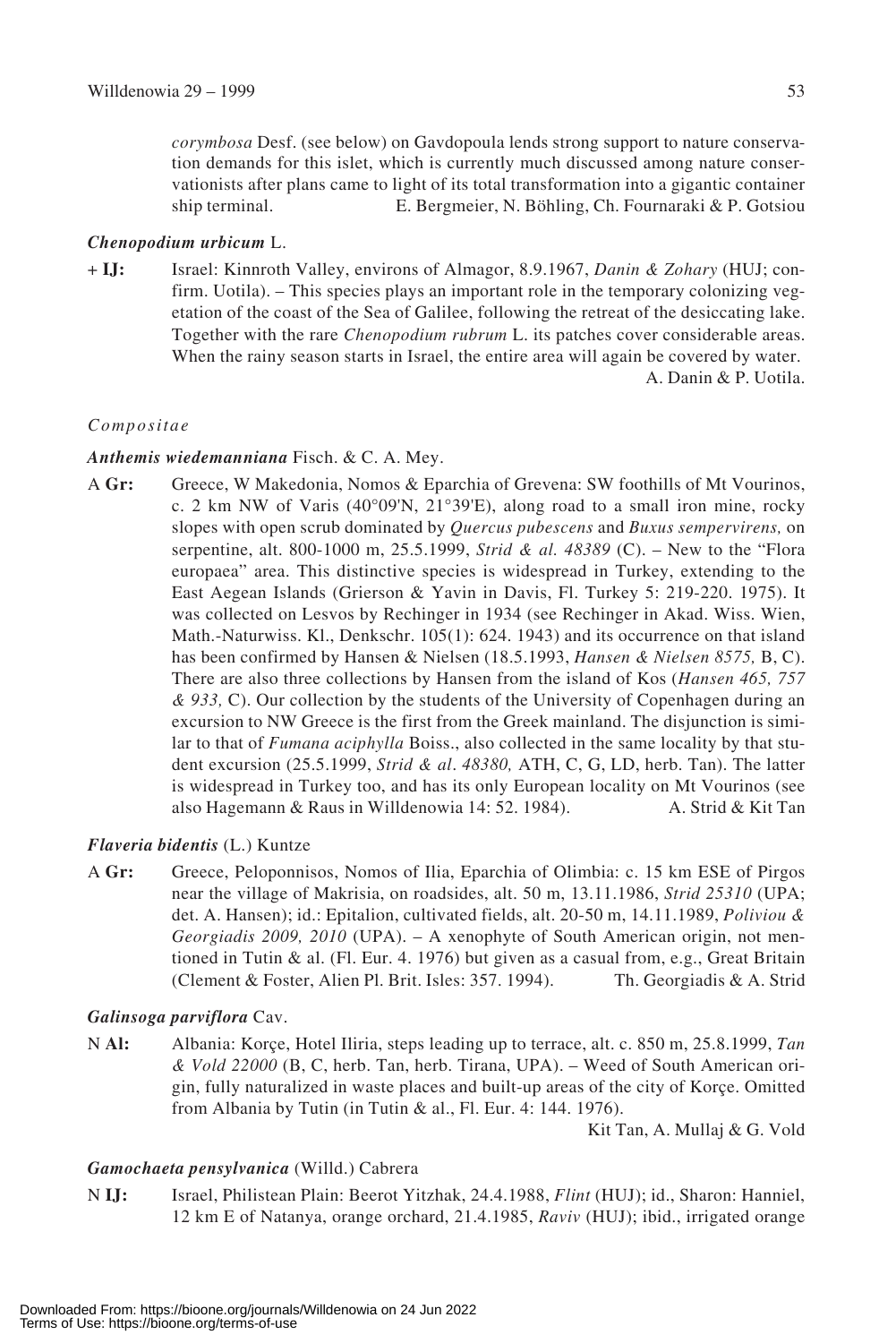grove, in the shade of trees, 10.4.1999, *Danin* (B, HUJ; det. Kilian); ibid., 29.4.1999, *Danin* (HUJ); id.: Kefar Yona, in an orange grove, 18.4.1996, *Ron* (HUJ). – *Gamochaeta* is often included as a section in *Gnaphalium,* and the species consequently treated as *Gnaphalium pensylvanicum* Willd., but recent revisional work on the tribe *Gnaphalieae* (Anderberg in Opera Bot. 104. 1991 & in Bremer, Asterac. 1994) supports the view of Cabrera (in Bol. Soc. Argent. Bot. 9: 359-386. 1961) in recognizing *Gamochaeta* as a separate genus. *Gamochaeta pensylvanica* is an annual, native to the warmer parts of the Americas but widespread as a weed in mainly tropical and subtropical Africa, Australasia and the Pacific region, and has been recorded in the Old World, e.g. from S Africa, before 1865 (Hilliard in Leistner, Fl. S. Africa 33(7,2): 28. 1983). Due to the overall resemblance of the various spicate cudweeds, it has often been confused with true *Gnaphalium* species such as *G. polycaulon* Pers. and also frequently referred to as "*Gnaphalium indicum* L." due to misapplication of that name, which actually pertains to a *Helichrysum* restricted to S Africa (Grierson in Notes Roy. Bot. Gard. Edinburgh 31: 135-138. 1971). Distinction from the palaeotropical *Gnaphalium polycaulon,* which is a common weed in Egypt (Fayed & Zareh in Willdenowia 18: 445-453. 1989) but is not known from Israel, is easy because in *Gnaphalium* the pappus bristles fall off separately, whereas they are basally fused into a ring in *Gamochaeta* so that the pappus is shed as a unit. Distinction between the different gamochaetoid cudweeds is, in contrast, rather troublesome and their taxonomy disputed. For the Med-Checklist area two species have been reported so far: *Gamochaeta purpurea* (L.) Cabrera (Portugal & Açores; Holub in Tutin & al., Fl. Eur. 4: 127. 1976) and *G. subfalcata* (Cabrera) Cabrera (central & S Portugal; Holub l.c.). *G. pensylvanica* is now the third species; in regions adjacent to the Mediterranean area it has previously been reported from Iraq (Grierson l.c.) and three Macaronesian archipelagos (see, e.g., Hansen & Sunding in Sommerfeltia 17: 46-47. 1993; Press & Short, Fl. Madeira: 343. 1994). In the view of, e.g., Cronquist (Vasc. Fl. S.E. U.S. 1: 178. 1980) and Short (in Newslett. Austral. Syst. Bot. Soc. 52: 7-11. 1987), these, among others, should all be treated as a single variable species and would then have to be named *Gamochaeta purpurea*. However, in his detailed account Drury (in New Zealand J. Bot. 9: 157-185. 1971) maintains the narrower species concept of Cabrera (l.c.). At most, separation of *Gamochaeta subfalcata* from *Gamochaeta pensylvanica* may be debatable, but at least the collections from Israel match *Gamochaeta pensylvanica* s.str. well. A search (by A.D.) among the unidentified (and misidentified) material inserted under *Gnaphalium* in HUJ revealed that the species has been collected in the coastal plain of Israel since 1985 (see specimen citations above). Ecologically, the species in Israel is confined to shaded, irrigated ground with sandy soil, regularly disturbed by ploughing, and is found mainly in orange orchards, but is absent from sites that are not shaded, or not sandy, or are abandoned and thus not irrigated nor ploughed. N. Kilian & A. Danin

#### *Dipsacaceae*

#### *Pycnocomon rutifolium* (Vahl) Hoffmanns. & Link

D **Gr:** Greece, Crete, Nomos of Ilia, Eparchia of Olimbia: Neochori, coastal sand dunes near the village, alt. 5-10 m, 3.4.1999, *Georgiadis & al. 7369* (UPA). – A coastal ammophilous species of the W Mediterranean basin, not previously recorded E of the Adriatic and Ionian Seas. Since Italian occurrences are classified as possibly adventive (see Pignatti, Fl. Ital. 2: 678. 1982, under *Scabiosa rutifolia* Vahl), the status of the newly discovered W Peloponnesian population is considered as doubtfully native for the time being. Th. Georgiadis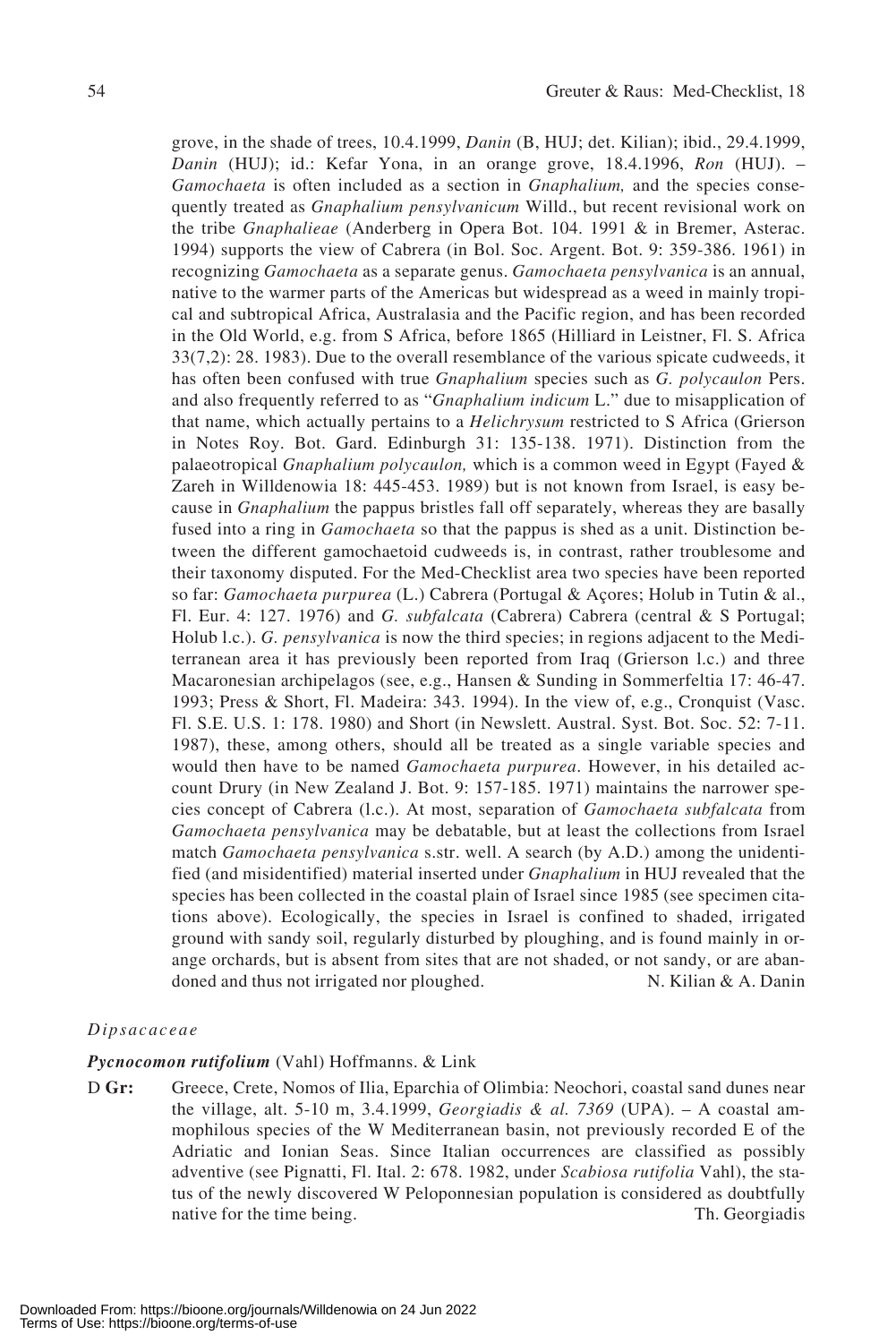#### *Euphorbiaceae*

#### *Euphorbia pterococca* Brot.

+ **Cr:** In 1985 and 1987, I collected this Macaronesian and W Mediterranean species, which was hitherto not recorded from Crete, in at least two different localities in the Nomos of Chania. Alas, owing to technical reasons (LD specimens out on loan and not yet registered in the Flora Hellenica database), exact locality data are currently not available. Elsewhere in Greece, the species is known to occur on the islands of Zakinthos, Ejina, and Psara (Halácsy, Consp. Fl. Graec. 3: 101-102. 1904; Greuter in Candollea 31: 199-200. 1976). P. Lassen

#### *Frankeniaceae*

#### *Frankenia boissieri* Boiss.

+ **Ma:** Morocco, Province of Tanger: Oued Tahadart near Asilah, on saline ground (daya), alt. 5 m, 13.6.1989, *Deil 4298* (FB). – Not given for Morocco by Nègre (in Trav. Inst. Sci. Chérifien, Sér. Bot. 12. 1957, followed by Greuter & al., Med-Checklist 3: 231. 1986). The new area record was to be expected since the species is otherwise widespread in NW Africa, the southern Iberian peninsula, and on the Canary Islands.

U. Deil & E. Bergmeier

#### *Frankenia corymbosa* Desf.

+ **Cr:** Greece, Crete, Nomos of Chania, Eparchia of Selinos: Island of Gavdopoula, in supralittoral scrub belt on clayey saline loam on coastal calcareous neogene and hard limestone rock, with *Atriplex mollis, A. halimus,* and *Limonium graecum,* alt. 5-30 m, 8.5.1998, *Fournaraki & Gotsiou 4920* (herb. Medit. Agron. Inst. Chania; det. Bergmeier); ibid., 28.2. & 15.5.1999, *Böhling 9508d & 9935* (B, herb. Böhling; det. Böhling); ibid., 28.4.1999, *Bergmeier 99-G13* (FB, herb. Bergmeier). – Previously known to occur in Europe only in southernmost Spain (Santos Guerra in Castroviejo & al., Fl. Iber. 3: 453. 1993). The Gavdopoula specimens of this variable species deviate from Spanish plants in the length of the calyx indumentum but otherwise match well the description by, e.g., Siddiqi (in Ali & al., Fl. Libya 64: 8. 1979). This is another interesting case in a series of N African taxa recently added to the S Aegean flora (see the above entry of *Atriplex mollis* and the record of *Suaeda palaestina* Eig & Zohary by Kit Tan & al. in Willdenowia 28: 165. 1998). *F. corymbosa* differs from *Frankenia hirsuta* L. in erect to ascending stems, epicuticular, whitish waxy coat of the leaves, terminal, dichotomous, dense cymes, and shorter, 2-3.5 mm long calyces (see also Chater in Tutin & al., Fl. Eur. 2: 295. 1968). Such specimens have also been collected in the Karpathos area and southern Crete (B). However, intermediates seem to occur and further studies are required.

N. Böhling, E. Bergmeier, Ch. Fournaraki & P. Gotsiou

#### *Labiatae*

#### *Lycopus europaeus* L.

+ **Cr:** Greece, Crete, Nomos of Rethimnon, Eparchia of Ag. Vasilios: Spili (35°13'04''N, 24°32'05''E), roadside permanently damp from seeping water by an abandoned water mill, alt. 390 m, 11.5.1997, *Böhling obs.* – The species and genus not previously recorded for the Cretan area (see Greuter & al., Med-Checklist 3: 292. 1986). The observed population was growing in a mixed stand of other wetland herbs such as *Lythrum junceum, Mentha longifolia* subsp. *typhoides, Pulicaria dysenterica, Teucrium scordium* subsp. *scordioides, Epilobium parviflorum, Geranium dissectum, Rumex conglomeratus,* and *Carex pendula.* N. Böhling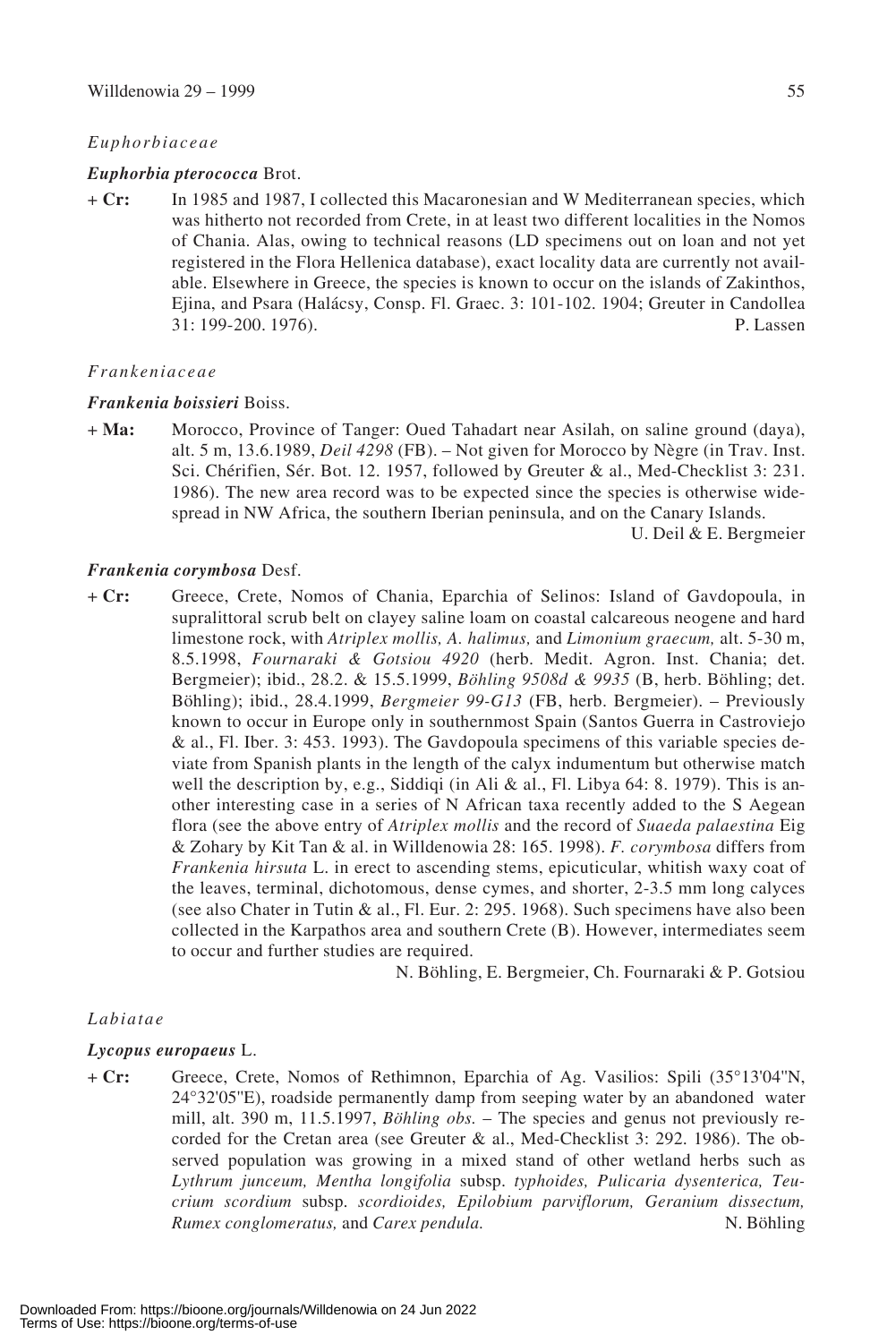#### *Leguminosae*

*Astragalus laconicus* Iatrou & Kit Tan, **sp. nova** (Fig. 1). – Holotype: Greece, Peloponnisos, Nomos of Lakonia, Eparchia of Epidavros Limiras, near the village of Vlachiotis on road from Skala to Molai, sandy hill slopes, 100-150 m, 6.6.1997, *Tan & al. 18467* (C; isotypes LD, UPA, herb. Tan, herb. Sfikas).

> Proxime affinis *Astragalo cretico* Lam., qui differt a specie nova calycibus basi glabris dentibusque tubo brevioribus, vexillo tantum c. 10 mm longo, bracteis lanceolatis.

> Additional material seen: Greece, Peloponnisos. Nomos of Lakonia, Eparchia of Epidavros Limiras, north of Neapolis, 2-3 km NNW of Kampos, 24.5.1964, *Runemark & Snogerup 20773a* (LD, labelled *Astragalus* cf. *cylleneus*); id., Makrinara to Vlachiotis, cultivated and uncultivated areas, 150 m, 20.6.1996, *Iatrou 4127* (UPA); id., near the village of Vlachiotis on road from Skala to Molai, sandy hill slopes, 100-150 m, fruiting, 2.8.1997, *Tan & Vold 18652* (C, herb. Tan).

> Dwarf shrub forming dense, spiny tussocks 10-20 cm tall. Stems to 0.6 cm diam., with persistent stipule bases and simple spreading hairs. Leaves paripinnate, 3-4.5 cm; rachis protracted into a yellowish, 4-9 mm long, straight, pubescent spine. Stipules 5-7 mm, tomentose-villous especially at base, ciliate, connate to half, free part triangular-lanceolate, acuminate. Leaflets 8-11-paired, elliptic, 3-8 × 2-2.5 mm, acuminate-mucronulate, with spreading, rarely appressed simple white hairs on both sides, keeled with conspicuous midrib and whitish thickened margins, greyish green; upper pair shorter than the terminal spine. Flowers sessile in leaf axils, crowded in  $2-4 \times 2-2.5$  cm inflorescences situated 2-3 cm below tip of branches. Bracts broadly obovate, navicular, 5-9 × c. 5 mm, villous-pubescent. Bracteoles lanceolate, 8-9 mm. Calyx tubular-campanulate, 8-10 mm, completely hidden by dense, long, white hairs; teeth lanceolate-setaceous, 5.5-6.5 mm, longer than the tube. Corolla pale pink (drying cream), with darker pink veins on standard, persistent; standard stenonychioid (i.e., with lamina contracting into a narrow claw and with no distinct constriction between limb and claw), claw much shorter and narrower than limb, c. 16 mm, distinctly exceeding wings; keel obtuse. Young legume narrowly ovoid, densely white-villous; style glabrous at maturity; stigma capitate. Seeds 1, rarely 2.

> Low sandy hills, cultivated and uncultivated areas, 50-100 m. Flowering May and June. With affinities to *Astragalus creticus* Lam. (*Astracantha cretica* (Lam.) Podlech), which is represented by two subspecies in Greece and has calyces glabrous at the base and with teeth shorter than the tube, lanceolate bracts, and standards only c. 10 mm long. *A. creticus* subsp. *creticus* is possibly endemic to central & E Crete (fide Turland & al., Fl. Cretan Area: 103. 1993), although Chamberlain & Matthews (in Davis, Fl. Turkey 3: 122. 1970, followed by Strid, Mount. Fl. Greece 1: 465. 1986) report it as also occurring on the East Aegean island of Samos and in S Anatolia. *A. creticus* subsp. *rumelicus* (Bunge) Maire & Petitm. is more widespread, with a distribution from Albania and S Jugoslavia to Greece. *A. laconicus* was documented by W. Strasser, a Swiss teacher and amateur botanist, as occurring in the type locality in 1985, but he misidentified it as *A. thracicus* Griseb. The latter is a mountain steppe species, so its occurrence at such low altitudes in the southern Peloponnese was rather interesting and deserved further investigation (see Tan & Iatrou in Ann. Naturhist. Mus. Wien 98B, Suppl.: 308. 1996). The taxon under discussion also occurs in the far south of the Malea Peninsula, the easternmost prong of the Peloponnese, where it was collected by Runemark & Snogerup in May 1964 (see above). In the same study area two other unusual taxa occur: *Thymus laconicus* Jalas (see Tan & Iatrou in Tsekos & Moustakas, Proc. 1st Balkan Bot. Congr.: 154-155.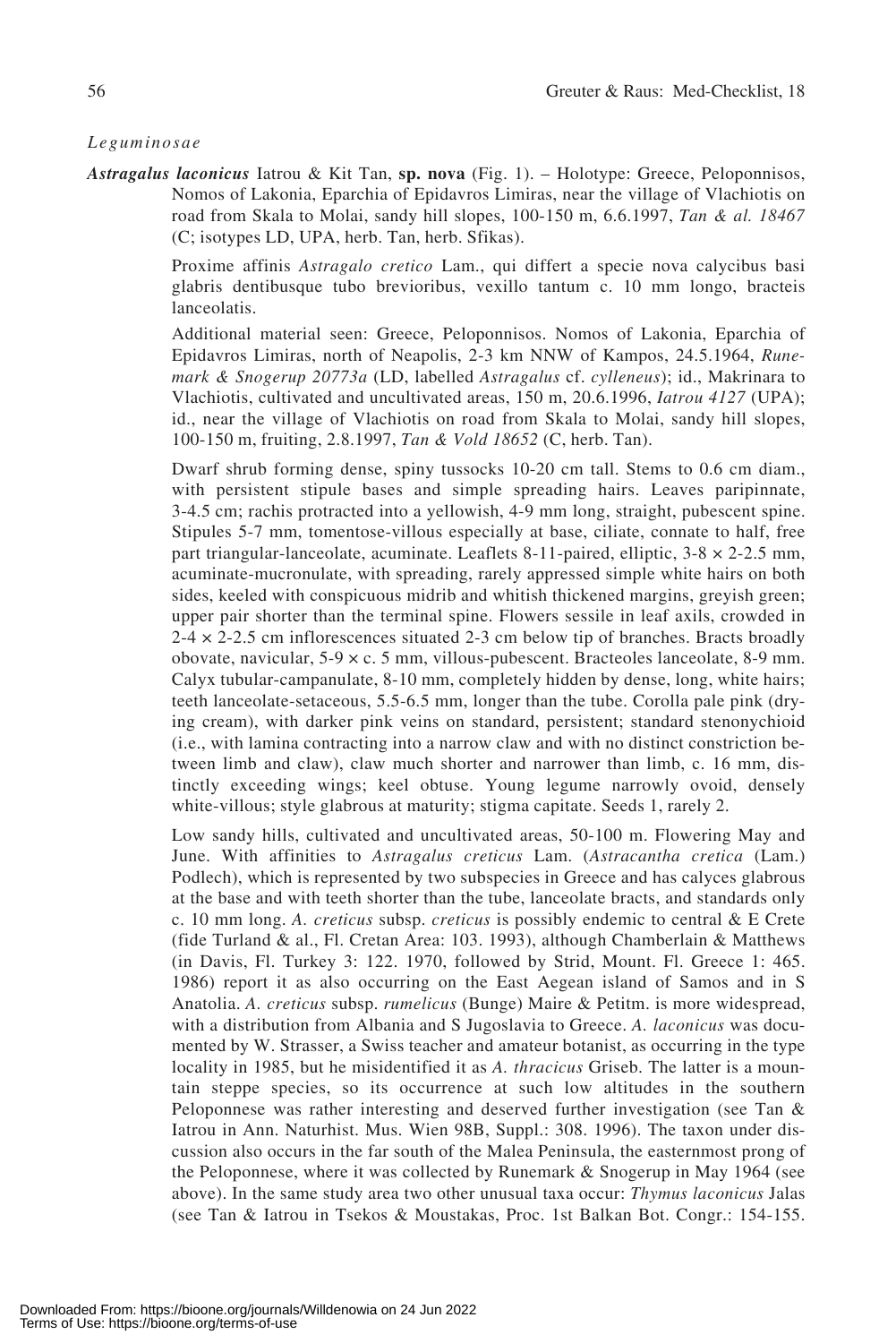

Fig. 1. *Astragalus laconicus* – A: habit; B: leaf with stipules; C: flower; D: calyx dissected; E: petals and ovary. – Drawn from the type by B. Johnsen.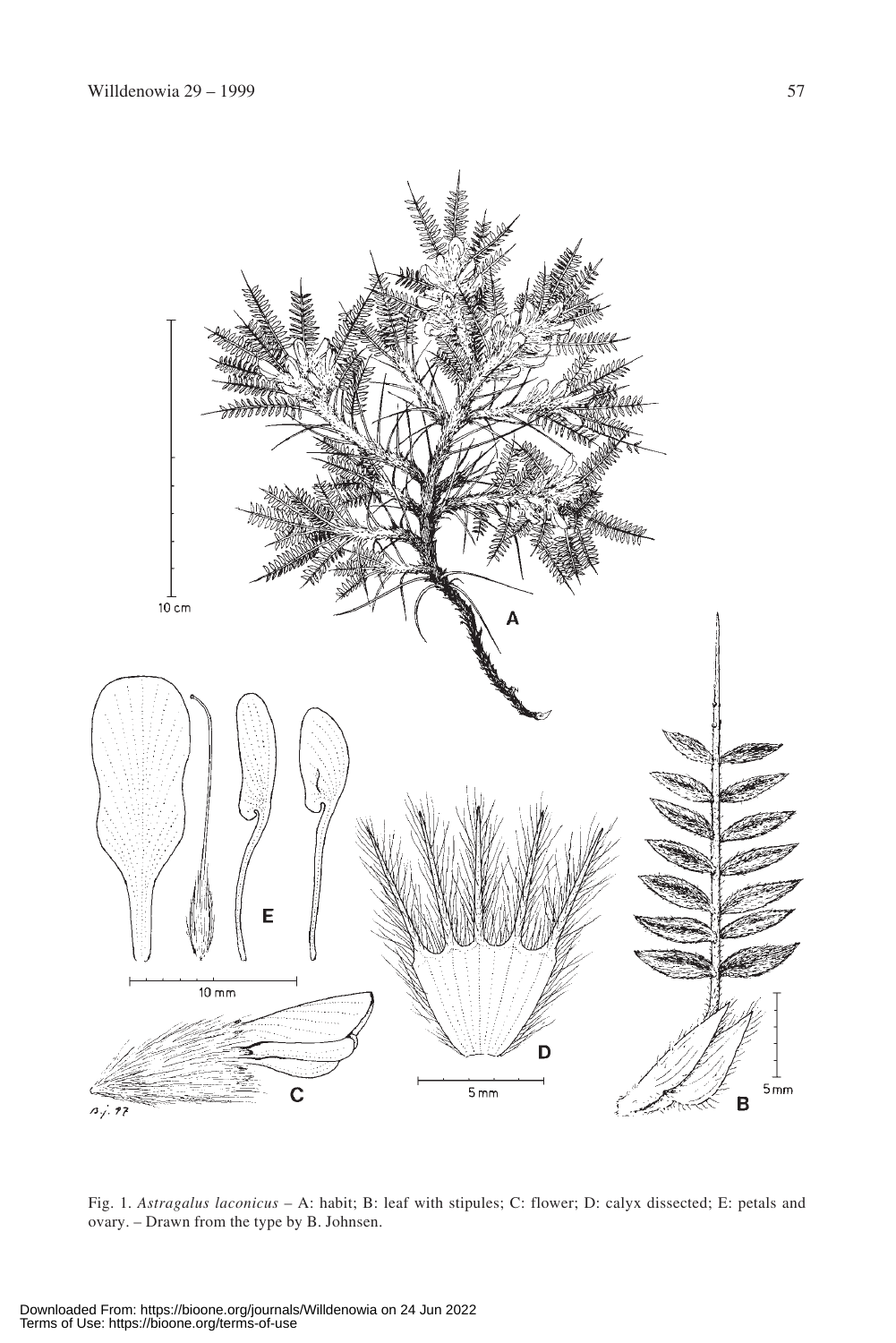1998) and *Onobrychis peloponnesiaca.* We think it appropriate to publish a change of rank for the latter in the present instalment of the "Med-Checklist Notulae" (see below). Kit Tan & G. Iatrou

## *Astragalus gladiatus* Boiss.

+ **Gr:** Greece, W Makedonia, Nomos & Eparchia of Florina: 6 km SW of the village of Peraia, low rocky hills with dry meadows and open scrub on limestone, alt. 620 m, 18.6.1998. *Strid & al. 46744* (ATH, B, C, G, LD); id.: SSW of Peraia, alt. 620 m, 1.8.1998, *Tan & Strid 21050* (C, herb. Tan); ibid., 30.5.1999, *Strid & al. obs.*; id., Nomos of Serres, Eparchia of Sintiki: 2-7 km W of Fea Petra, ditch by a road, rocky cliff and dry pastures, alt. 160 m, 26.6.1989, *Willing 7311a* (B; det. Tan); ibid., at the foot of rocky slopes with *Quercus coccifera*, alt. 180 m, 14.6.1992, *Willing 18301* (B; det. Tan). – Previously known only from a few collections in former Jugoslavia (Makedonija), Bulgaria and W Anatolia. European material has sometimes been distinguished as *Astragalus pugonifer* Bunge but this apparently is conspecific with *A. gladiatus*, described from W Anatolia. A. Strid & Kit Tan

# *Coronilla repanda* (Poir.) Guss. subsp. *repanda*

+ **Gr:** Greece, Peloponnisos, Nomos of Lakonia, Eparchia of Epidavros Limiras, coast facing the island of Elafonisos, littoral dunes and moist sandy depressions, alt. 0-1 m, 10.4.1979, *Greuter & Merxmüller 17075* (B, M, herb. Greuter, etc.); id., Nomos of Ilia, Eparchia of Olimbia: Kaiafas, just S of the village, coastal dunes between the lagoon and the sea, 29.4.1991, *Lassen 91196* (LD) & *Phitos & al.* (UPA; det. Lassen). – This mainly W Mediterranean taxon was not known from the Balkan Peninsula according to Greuter & al. (Med-Checklist 4: 80. 1989). It was to be expected in Greece as it has known outposts in Cyprus (Meikle, Fl. Cyprus 1: 517. 1977) and Israel (Feinbrun-Dothan & Danin, Anal. Fl. Eretz-Israel: 330. 1991). The 1979 collection had been misidentified as *Coronilla scorpioides* (L.) W. D. J. Koch, and duplicates where widely distributed under that name. W. Greuter & P. Lassen

# *Coronilla valentina* subsp. *glauca* (L.) Batt.

– **AE, An:** Given for the East Aegean area and Anatolia by Greuter & al. (Med-Checklist 4: 80. 1989), based on reports from Rhodos and the Datça Peninsula. In fact, the substantiating voucher material (leg. *A. Carlström*, LD; rev. P. Lassen) represents *Hippocrepis emerus* subsp. *emeroides* (Boiss. & Spruner) Lassen. Therefore, the Aegean distribution of *Coronilla valentina* L. does not reach Asia but stays W of a line running from Mt Athos via Andros to Karpathos. P. Lassen

## *Genista anatolica* Boiss.

+ **Gr:** Greece, Thrace, Nomos of Evros, Eparchia of Alexandroupolis: W of Alexandroupolis between Perama and Petrota, alt. c. 550 m, 4.6.1998, *Sfikas & al. 11576, 11577* (herb. Sfikas; det. Tan); ibid., 22. & 24.4.1999, *Adamopoulos & Apostolidis* (herb. Adamopoulos; det. Tan); id.: E of Alexandroupolis, S of Loutros, hill slopes with *Pinus brutia* forest and scattered stands of *P. nigra*, 1998, *Adamopoulos & Apostolidis* (herb. T. Adamopoulos; det. Tan). – New to the Greek mainland. In Greece previously known only from the East Aegean Islands (although omitted from "AE" in Greuter & al., Med-Checklist 4: 92. 1989), viz. Lesvos (Gibbs in Davis, Fl. Turkey 3: 30. 1970, confirmed by recent unpublished collections: *Hansen & Nielsen 2119, 3133 & 4408,* C), and Chios (*Snogerup 7657 & 8320*, C; also 20.5. & 31.5.1985, *Browicz & al. obs.;* identification kindly confirmed by J. Zieliñski, Kórnik). A soil analysis of the much overgrazed area revealed an acid substrate (pH 4-5) derived from andesite (igneous) bedrock poor in phosphorus and organic matter but rich in magnesium.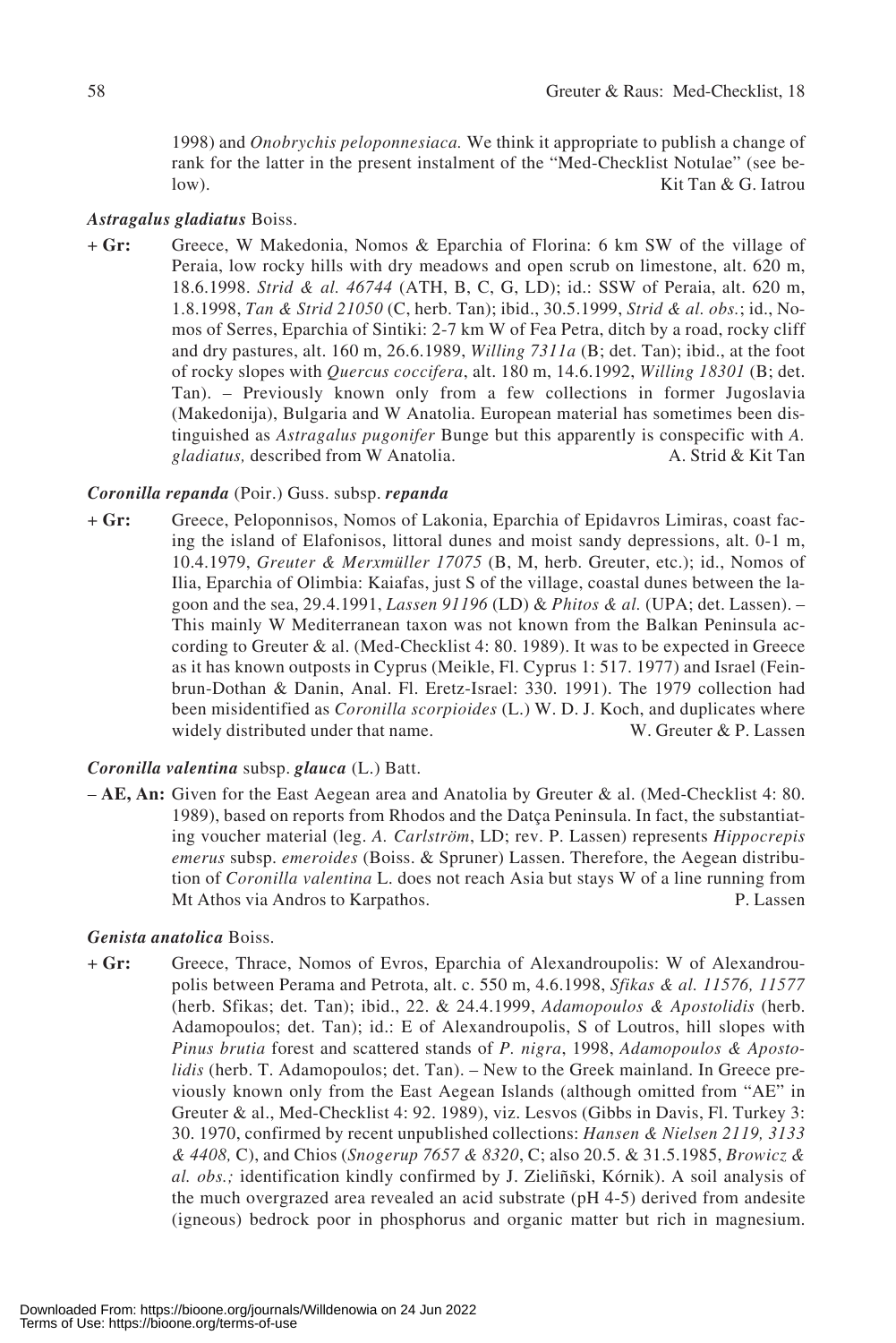Thracian specimens of *Genista anatolica* grown in soil other than from the original locality did not survive, so there seems to be a strong dependency of the plants on soil conditions. Kit Tan, G. Sfikas, T. Adamopoulos & I. Apostolidis

# *Lathyrus pannonicus* (Jacq.) Garcke

+ **Gr:** Greece, W Makedonia, Nomos & Eparchia of Grevena: 0.5 km along turnoff to Despotis (shortcut, not road to Despotis via Pigaditsa), alt. 530 m, 5.5.1991, *Tan & Vold 9398* (C; det. Lassen). – On the Balkan Peninsula previously known only from Albania, former Jugoslavia, and Bulgaria (see Greuter & al., Med-Checklist 4: 122. 1989). The Greek specimens resemble material from N Italy to Albania called *Lathyrus pannonicus* subsp. *varius* (Hill) P. W. Ball, but differ in non-ciliate calyx lobes. Unfortunately, the shape of root-tubers, important for determination of subspecies in *L. pannonicus*, is unknown. P. Lassen

# *Lotus corniculatus* L.

– **Cr:** Reported several times for the Cretan area, again recently by Jahn & Schönfelder (Exkursionsfl. Kreta: 169. 1995) from altitudes of 0-700 m, but no substantiating herbarium material has ever turned up. In view of the confused synonymy and obvious determination difficulties, I do not trust former literature records from Crete. In S Greece, the species is confined to altitudes above 1000 m, records below that limit usually concern *Lotus preslii* Ten. or *L. tenuis* Willd. P. Lassen

## *Lotus pedunculatus* Cav.

– **Cr:** Cretan records of *Lotus pedunculatus* (see, e.g., Jahn & Schönfelder, Exkursionsfl. Kreta: 169. 1995) are not substantiated by herbarium specimens, and the species should therefore be excluded from the flora of the Cretan area. In Greece it is confirmed for the northernmost part only (see Akeroyd in Strid, Mount. Fl. Greece 1: 519. 1986, under *L. uliginosus* Schkuhr). P. Lassen

## *Medicago blancheana* Boiss. subsp. *blancheana*

A **Gr:** Greece, E Makedonia, Nomos & Eparchia of Drama: a few km out of Drama towards Alistati, alt. 130 m, 5.5.1991, *Mathison 3850* (Australian Medicago Gene Resource Centre; confirm. Lassen). – The "type subspecies" of *Medicago blancheana* is intermediate between *M. blancheana* subsp. *bonarotiana* Arcang. and *M. rotata* Boiss. The former occurs as far W as the East Aegean Islands, the latter is more eastern and less common (for details, see Small in Canad. J. Bot. 72: 829-831. 1994). It is quite probable that this single find in northern Greece is adventive. P. Lassen

# *Melilotus albus* Medik.

- P **Cr:** Greece, Crete, Nomos of Chania, Eparchia of Kidonia: Prases (35°23'27''N, 23°51'10''E), ditch by a roadside and foot of a schistose slope damp from seeping water, alt. 400 m, flowering 1.8.1998, *Böhling obs.* – Not previously recorded for the Cretan area (see Greuter & al., Med-Checklist 4: 147. 1989), and regional status uncertain so far. The observed population of *Melilotus albus* was noticed in a mixture of macchia, wetland, and semi-ruderal elements such as *Dorycnium rectum, Paspalum dilatatum, Osmunda regalis, Erica arborea, Rubus sanctus, Chenopodium ambrosioides,* and *Lactuca serriola*. N. Böhling
- *Onobrychis peloponnesiaca* (Iatrou & Kit Tan) Iatrou & Kit Tan, **comb. & stat. nov.**  $\equiv$ *Onobrychis aliacmonia* subsp. *peloponnesiaca* Iatrou & Kit Tan in Ann. Naturhist. Mus. Wien 98B, Suppl.: 308. 1996.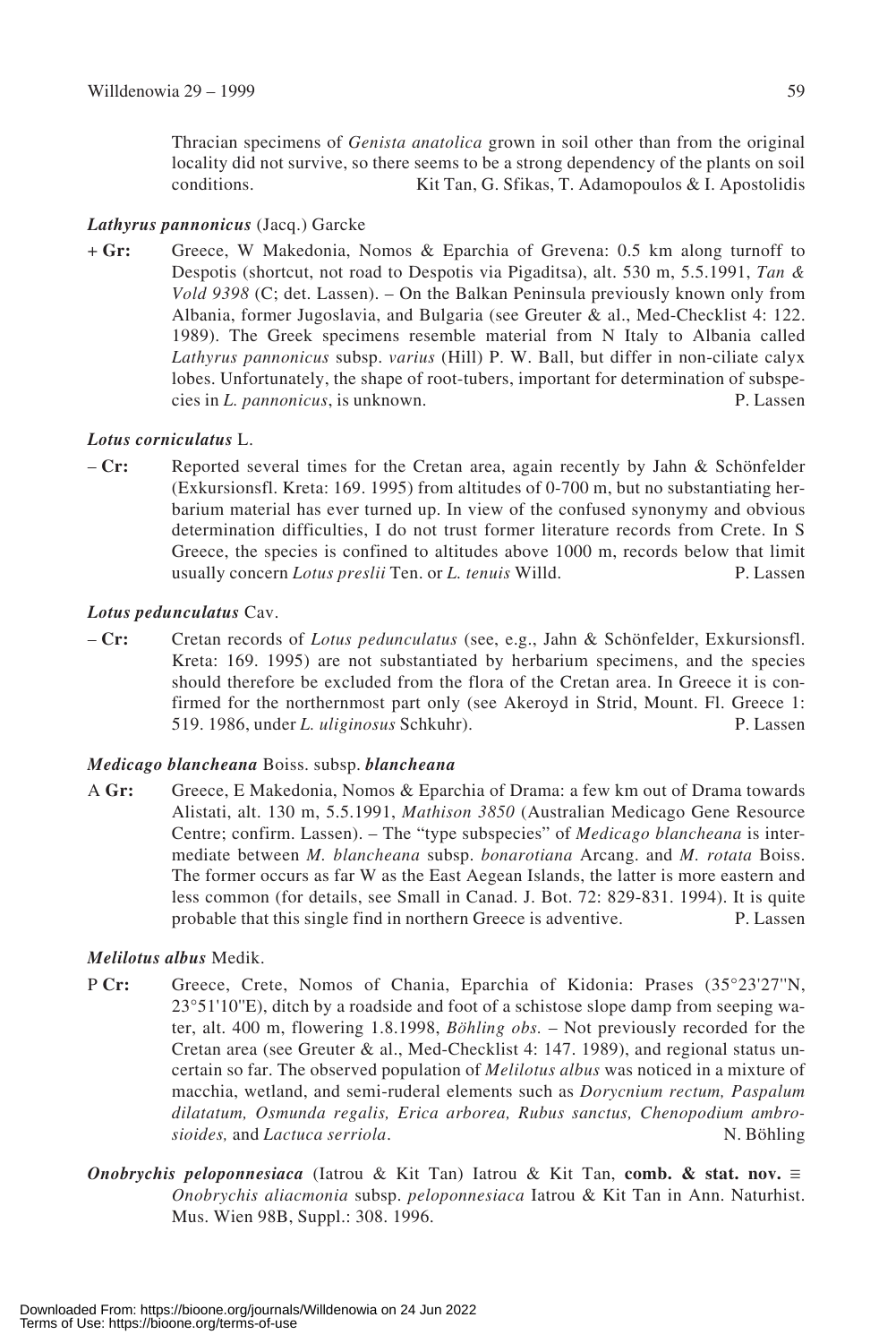# *Ononis mollis* Savi

+ **Cr:** Greece, Karpathos, Nomos of Dodekanisos, Eparchia of Karpathos: Amopi (35°29' 03''N, 27°12'47''E), S exposed abandoned limestone terrace with *Plantago albicans, Asteriscus aquaticus, Campanula pinatzii, Lomelosia divaricata, Rostraria cristata,* etc., alt. 5 m, 4.5.1998, *Böhling 8159* (B); id., Crete, Nomos of Iraklion, Eparchia of Kenourjios: Lendas (34°56'18''N, 24°55'29''E), schistose screes with *Dasypyrum villosum, Aristida caerulescens, Stipa capensis, Melilotus graecus,* etc., alt. 180 m, 4.5.1998, *Böhling 7826* (B); id., Nomos of Lasithi, Eparchia of Sitia: Xerokambos (35°02'28''N, 26°13'59''E), ruderal site in moist sandy depression near the coast, with *Salsola aegaea, Atriplex halimus, Bromus madritensis* subsp*. madritensis, Vulpia fasciculata, Hyparrhenia hirta,* etc., alt. 2 m, 24.4.1997, *Böhling 5308* (B). – Not always separated from *Ononis reclinata* L. at species level in previous literature (see, e.g., Greuter & al., Med-Checklist 4: 163. 1989) and therefore not recorded from the Cretan area so far. However, *O. mollis* and *O. reclinata* are obviously sympatric on Crete and Karpathos although not always easily discerned in specimens with withered corollas and/or immature pods (for taxonomic details, see Valdés & al., Fl. Andalucía Occ. 2: 149. 1987; Valdés in Bocconea 3: 152. 1992). N. Böhling

# *Trifolium aurantiacum* Boiss. & Spruner

– **Cr:** The single record from the Cretan area in Rechinger (in Akad. Wiss. Wien, Math.-Naturwiss. Kl., Denkschr. 105(1): 359. 1943), already queried by Jahn & Schönfelder (Exkursionsfl. Kreta: 162. 1995), depends in fact on a misidentified specimen of *Trifolium campestre* Schreb. (*Dörfler 986*, WU; rev. Lassen). P. Lassen

## *Trifolium caudatum* Boiss.

+ **AE:** Greece, East Aegean Islands, Nomos & Eparchia of Samos: Samos, E part of Mt Kerki, 24.5.1962, *Runemark & al. 19393* (LD; det. Lassen); ibid.: S of Vurliotes, N exposed cliffs of Ag. Ilias, 27.5.1962, *Runemark & al. 19935* (LD; det. Lassen). – New to Greece, strengthening the Anatolian floristic element in the flora of the East Aegean Islands. The species was thought to be endemic to W Anatolia (see map in Davis, Fl. Turkey 3: 423. 1970). P. Lassen

# *Trifolium glomeratum* Boiss.

+ **IJ:** Israel, Upper Galilee: Mt Yohanan, 7 km NW of Zefat, herbaceous pastures on basalt soil, alt. 870 m, 6.4.1998, *Fragman* (HUJ). – Not mentioned for Israel by Zohari (Fl. Palaest. 2. 1972), or for Jordan by Al-Eisawi (in Mitt. Bot. Staatssamml. München 18: 149. 1982). Collected during the Israel Rare Plant Survey conducted by "Rotem" (the Israel Plant Information Centre). O. Fragman

## *Trifolium incarnatum* subsp. *molinerii* (Hornem.) Cesati

– **AE:** Given for the East Aegean Islands by Greuter & al. (Med-Checklist 4: 185. 1989), based on reports from Rhodos. In fact, the substantiating voucher material (leg. *A. Carlström*, LD; rev. Lassen) is a mixture of *Trifolium infamia-ponertii* Greuter and *T. stellatum* L. P. Lassen

## *Trifolium lucanicum* Guss.

+ **Cr:** Greece, Crete, Nomos of Iraklion, Eparchia of Pediada: doline just NW of Kastelli, 5.11.1995, *Lassen 95054* (LD); ibid., 8.5.1996, *Lassen 96082* (LD). – The sole previous Cretan collection of this species (Kissamos: "in sabulosis secus rivulum infra Roumata et Vukolies", 25.6.1893, *Baldacci 207;* see Baldacci in Malpighia 9: 253. 1895; Gandoger, Fl. Cret.: 32. 1916; Halácsy, Consp. Fl. Graec. 1: 391. 1901), referred to by Rechinger (in Akad. Wiss. Wien, Math.-Naturwiss. Kl., Denkschr.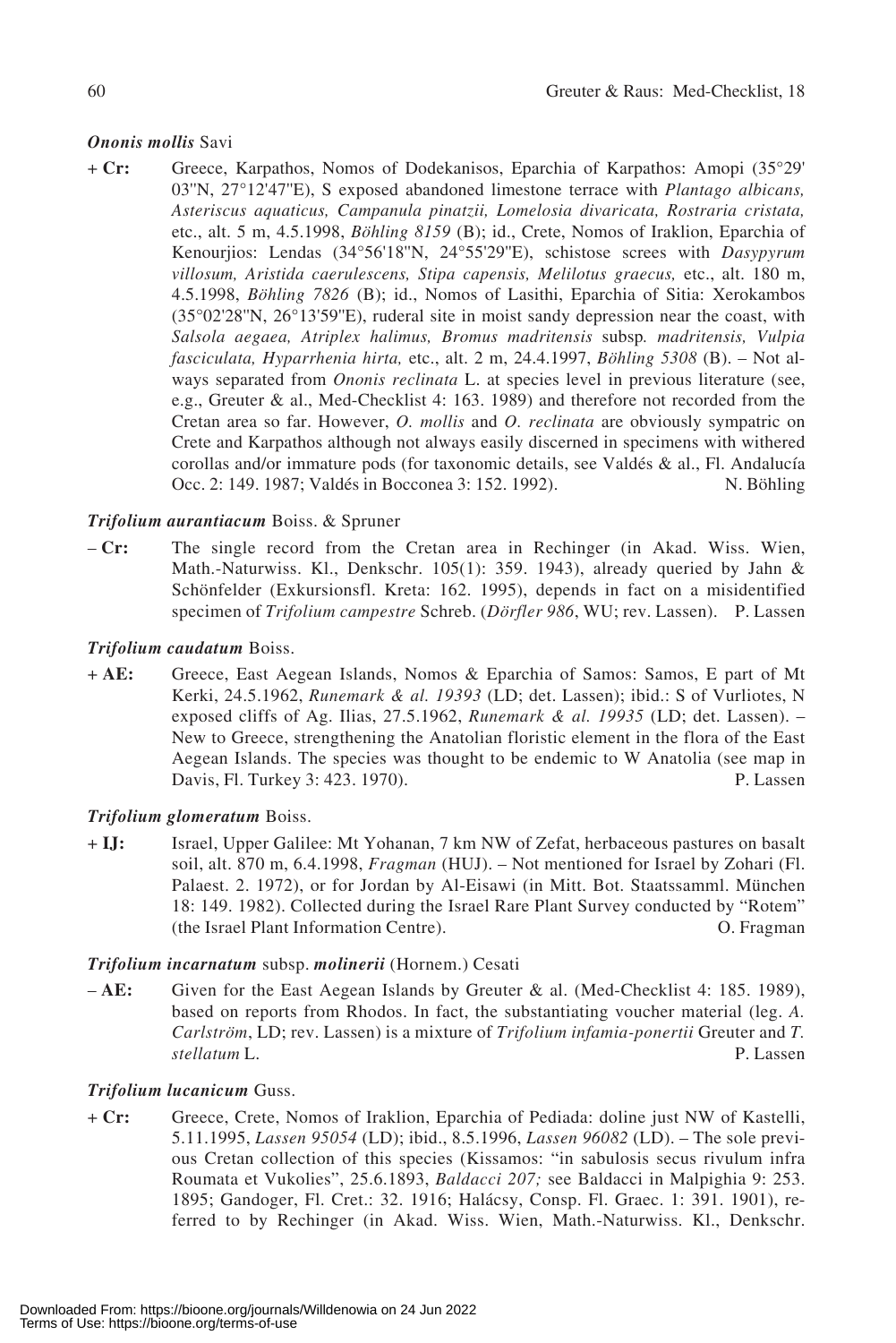105(1): 364. 1943) as *T. scabrum* var. *minus* Gibelli & Belli, was not accepted for the Cretan area by Zohary & Heller (Gen. Trifol.: 421. 1984, followed by Greuter & al., Med-Checklist 4: 191. 1989), but now seems very plausible. P. Lassen

## *Trifolium michelianum* Savi

? **Cr:** Greece, Crete, Nomos of Chania, Eparchia of Kissamos: Kissamos, 1884, *Reverchon 237* (LD, UPA; confirm. Lassen). – Omitted for the Cretan area in Rechinger (in Akad. Wiss. Wien, Math.-Naturwiss. Kl., Denkschr. 105(1): 360. 1943) and Greuter & al. (Med-Checklist 4: 186. 1989). In fact, the old record "Kissamos, *Reverchon*" in Gandoger (Fl. Cret.: 32. 1916) is substantiated by herbarium material. *Trifolium michelianum* var. *michelianum* is mentioned for Crete by Zohary & Heller (Gen. Trifol.: 153. 1984), but without relevant collections cited. [One should however bear in mind that Reverchon was notorious among contemporary botanists as a faker of label data (see, e.g., Burnat in Bull. Soc. Bot. France 30: cxxviii-cxxix. 1930, and correspondence in the archives at G), so that records based uniquely on his specimens are not to be trusted. – Ed.]. P. Lassen

# *Trifolium obscurum* Savi

+ **AE, An:** Greece, East Aegean Islands, Nomos & Eparchia of Samos: Samos, 2 km above Samos town on the Vlamari road, sandy soil damp in winter, 9.5.1993, *Samuelsson 1574* (S; det. Lassen); Turkey (A1/A), Çanakkale: "Dardanelli in graminosis", *Sintenis* [a. 1883] *1305,* pro parte (LD; det. Lassen). – A mainly W Mediterranean species (see Greuter & al., Med-Checklist 4: 187. 1989), but also known from Turkey-in-Europe (Davis & Zohary in Davis, Fl. Turkey 3: 440. 1970). The mixed exsiccatum *Sintenis 1305* of 1881, kept in Sintenis's own herbarium at LD and perhaps not distributed at all, is labelled "*Trifolium* (sp. indet., det. Ascherson)"; "*maritimum*" was added in LD. The other part of the material is really *T. squamosum* L. (*T. maritimum* Huds.), rare in Anatolia and probably not expected by Ascherson. Ecologically, it makes sense that these predominantly western species were collected together. P. Lassen

# *Trifolium sylvaticum* Gérard

+ **Cr:** Greece, Crete, Nomos of Lasithi, Eparchia of Mirabello: Eastern margin of the Katharo plain, 7.5.1995, *Lassen 95015* (LD). – The occurrence of this species in the Cretan area is confirmed by the cited collection. A previous record from Karpathos (Rechinger in Akad. Wiss. Wien, Math.-Naturwiss. Kl., Denkschr. 105(1): 367. 1943) was based on a misidentified specimen of *Trifolium cherleri* L. and therefore the species had been excluded from the Cretan area (Raus in Bot. Chron.12: 36. 1996). P. Lassen

# *Trigonella cephalotes* Boiss. & Bal.

+ **Gr, AE:** Greece, Sterea Ellas, Nomos & Eparchia of Korinthia: by Lake Vouliagmeni NW of Loutraki, rocky limestone slope in *Pinus halepensis* woodland, 19.5.1982, *Runemark & Svensson 48888* (LD); ibid., 19.5.1991, *Strid 31903* (C); id., East Aegean Islands, Nomos & Eparchia of Samos: Samos, the valley E of Leka, 22.5.1962, *Runemark & al. 18879* (LD); ibid., 3-4 km W of Marathokambos, 23.5.1962, *Runemark & al. 19100* (LD). – Rare and scattered, so far only known from two localities in Anatolia where it was considered endemic (Huber-Morath in Davis, Fl. Turkey 3: 478. 1970). Close to *Trigonella spicata* Sm., but material from the locus classicus (in Cilicia) and the Greek collections cited look distinct from the latter and are exactly alike! P. Lassen

## *Vicia hirsuta* (L.) Gray

+ **Cr:** Greece, Crete, Nomos of Chania, Eparchia of Kidonia: Nea Roumata, moist macchia N of the village, 29.4.1985, *Lassen 85104* (LD); ibid., 27.4.1996, *Lassen 96015* (LD). – New to the Cretan area. P. Lassen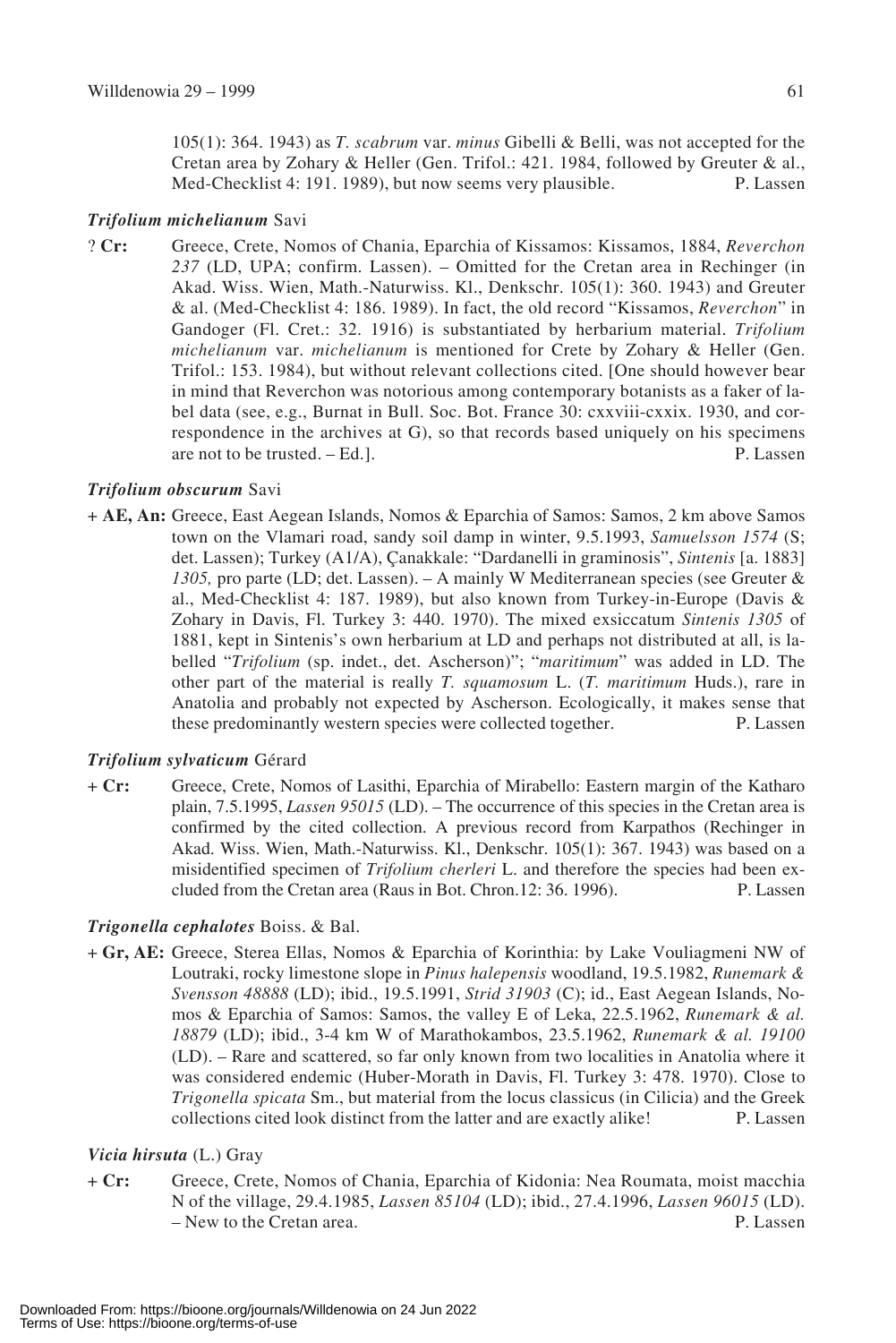## *Vicia monantha* Retz.

+ **AE:** Greece, East Aegean Islands, Nomos of Dodekanisos, Eparchia of Rhodos: Rhodos, E of Kattavia, Viglas (35°55'00''N, 27°49'26''E), coastal marshy area by a rivulet draining the swamps S of Kattavia, alt. 1-2 m, 7.4.1998, *Böhling 7526* (B, herb. Böhling; det. Böhling, confirm. Bäßler). – The collection confirms the occurrence of this species in the East Aegean region, which had previously been assumed based on a specimen from the island of Chalki too imperfect for certain identification and therefore queried by Greuter & al. (Med-Checklist 4: 213-214. 1989). The plants from Rhodos show 2-3-flowered inflorescences with 15 mm long standards and are thus intermediate between the W Mediterranean *Vicia monantha* subsp. *calcarata* (Desf.) Romero Zarco [= *V. monantha* subsp. *triflora* (Ten.) B. L. Burtt & P. Lewis] and the SW Asian to N African "type subspecies" (see Romero Zarco in Castroviejo, Fl. Iber. 7(1): 398-399. 1999). N. Böhling & M. Bäßler

## *Vicia tenuifolia* (L.) Roth subsp. *tenuifolia*

+ **Cr:** Greece, Crete, Nomos of Chania, Eparchia of Selinos: between Seliniotikos Jiros and Omalos (35°20'N, 23°53'), margins of barley field, alt. 1050 m, 20.5.1999, *Böhling 10091* (B, herb. Böhling; det. Bäßler). – This vetch is frequent on and around cultivated, non-grazed land of the given locality, forming extensive hemispherical cushions. The width of the leaflets is 1-2 mm, and the corolla and inflorescence characters fully coincide with the description of the "type subspecies" of *Vicia tenuifolia* given by Romero Zarco (in Castroviejo, Fl. Iber. 7(1): 396. 1999). Former records of *V. tenuifolia* s.str. (*"V. elegans"*, see Rechinger in Akad. Wiss. Wien, Math.-Naturwiss. Kl., Denkschr. 105(1): 328. 1943) had been queried for the Cretan area (Greuter in Mem. Soc. Brot. 24: 157. 1975; Greuter & al., Med-Checklist 4: 203. 1989).

M. Bäßler & N. Böhling

## *Vicia villosa* subsp. *eriocarpa* (Hausskn.) P. W. Ball

+ **Cr:** Greece, Crete, Nomos of Lasithi, Eparchia of Mirabello: Katharo plain, 7.5.1995, *Lassen 95021* (LD); id., Nomos & Eparchia of Lasithi: Lasithi plain, 28.4.1973, *Petersén,* (LD; transitional towards *Vicia villosa* subsp. *varia;* det. Lassen). – Only *V. villosa* subsp. *microphylla* (d'Urv.) P. W. Ball and *V. villosa* subsp. *varia* (Host) Corb. had been reported for the Cretan area so far (Greuter & al., Med-Checklist 4: 213-214. 1989; Jahn & Schönfelder, Exkursionsfl. Kreta: 151. 1995). P. Lassen

## *Myrtaceae*

## *Eucalyptus camaldulensis* Dehnh.

N **Cr:** Greece, Crete, Nomos of Iraklion, Eparchia of Kenourjios: Messara plain, Koustouliana (35°01'45''N, 24°56'11''), in pebbly riverbed of Jeropotamos river settled by *Nicotiana glauca, Foeniculum vulgare* subsp*. piperitum, Tamarix parviflora,* etc., alt. 110 m, 18.3.1998, *Böhling 7118* (B, herb. Böhling). – This first status record for the Cretan area of a eucalypt being truly naturalized is not surprising since *Eucalyptus camaldulensis* is already known as "extensively naturalized and invasive" in adjacent S Anatolia (Chamberlain in Davis, Fl. Turkey 4: 173. 1972). Seeds of old *E. camaldulensis* trees planted along the upper banks of river Jeropotamos germinated on the recent alluvions of the river, giving rise to seedlings and saplings of various age up to c. 15 m tall young trees, covering an area of several 100 m<sup>2</sup>. N. Böhling

## *Rubiaceae*

## *Galium recurvum* DC.

+ **Cr:** Greece, Crete, Nomos of Lasithi, Eparchia of Ierapetra: Island of Chrisi (Gaidou-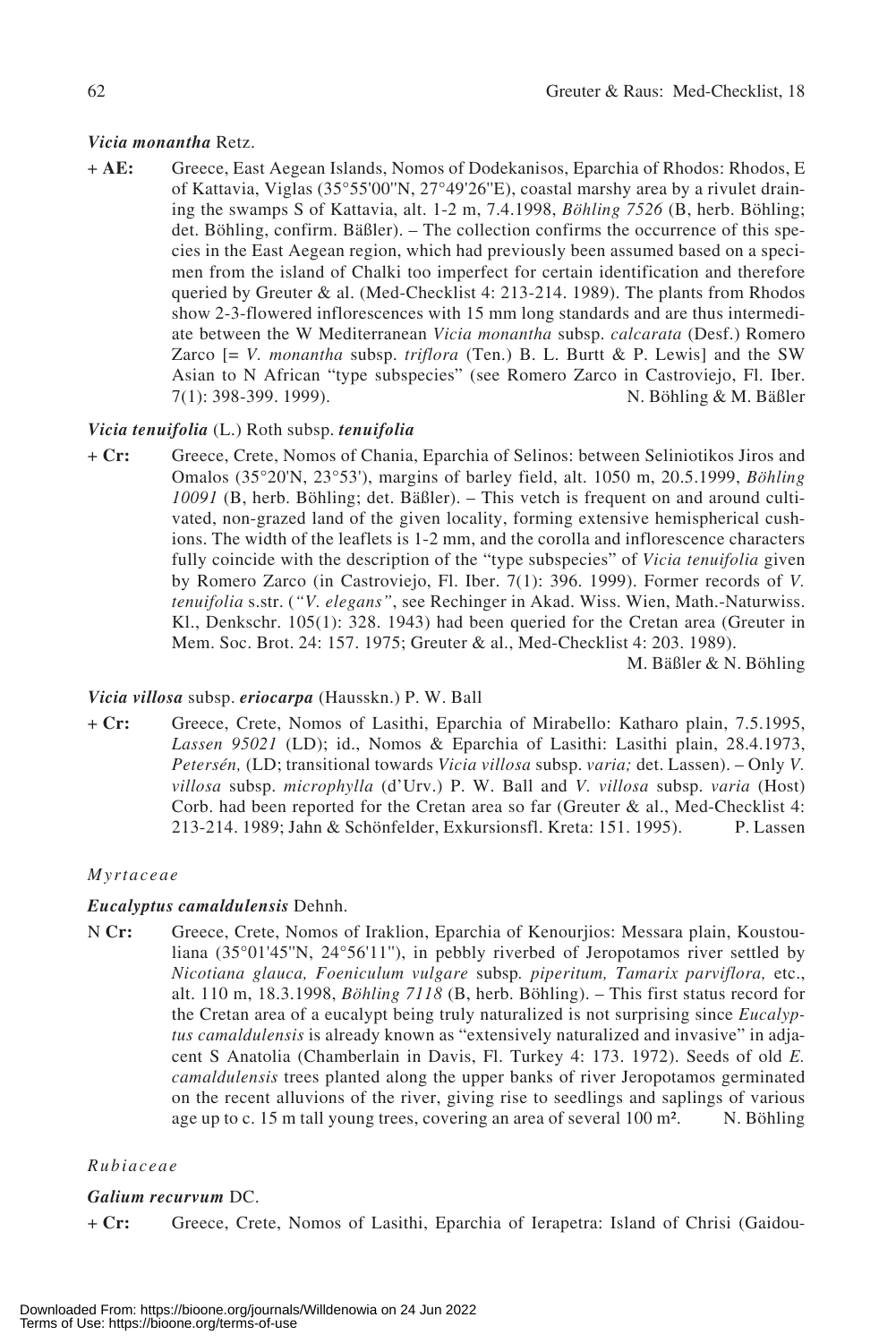ronisi), eastern part (34°52'46"N, 25°43'50"E), patches with annuals among *Juniperus phoenicea*-*Periploca angustifolia* scrub on flysch, alt. 30 m, 24.4.1999, *Bergmeier 99-C5* (FB, herb. Bergmeier). – Known from the Cyclades, Northern Sporades, East Aegean Islands and Cyprus, but not mentioned for the Cretan area in literature so far. The tiny annual is easily overlooked and may occur elsewhere in Crete, although the island is floristically relatively well known.

E. Bergmeier & P. Dimopoulos

#### *Solanaceae*

#### *Solanum nigrum* L. subsp*. nigrum*

+ **Cr:** Greece, Crete, Nomos of Chania, Eparchia of Kydonia: Deres (35°26'01''N, 23°50'46''E), on open, wet, sandy alluvial river deposits, with *Solanum villosum* subsp. *villosum, Chenopodium ambrosioides, Eupatorium adenophorum, Plantago major* subsp. *intermedia,* etc., alt. c. 170 m, 8.10.1997, *Böhling 6512* (B); id., Nomos & Eparchia of Lasithi: Ag. Konstantinos (35°10'31''N, 25°30'24''E), irrigated potato field, with *Solanum villosum* subsp. *villosum, Lolium rigidum* subsp. *rigidum, Raphanus raphanistrum, Anthemis melanolepis, Eryngium campestre,* etc., alt. c. 820 m, 11.10.1997, *Böhling 6618* (B); id., Nomos of Rethimnon, Eparchia of Amari: Jerakari (35°12'29'N, 24°34'34''E), vegetable field over moist schist, with *Solanum nigrum* subsp*. schultesii, Datura stramonium, Tribulus terrestris, Chenopodium album,* etc., alt. 780 m, 4.8.1998, *Böhling 8700* (B). – S Aegean literature records of *Solanum nigrum* had not been differentiated as to subspecies so far (see Jahn & Schönfelder, Exkursionsfl. Kreta: 271. 1995; Raus in Bot. Chron. 12: 41. 1996; Chilton & Turland, Fl. Crete, Suppl.: 84. 1997). In Crete, the "type subspecies" is sympatric with *Solanum nigrum* subsp*. schultesii* (Opiz) Wessely (see next item).

N. Böhling

#### *Solanum nigrum* subsp*. schultesii* (Opiz) Wessely

+ **Cr:** Greece, Crete, Nomos of Chania, Eparchia of Kissamos: Ravdoucha (35°32'32''N, 23°44'44''E), ruderal places in irrigated olive grove, with *Solanum villosum* subsp*. villosum, Kickxia spuria* subsp*. integrifolia, Polygonum aviculare,* etc., siliceous soil, alt. 180 m, 25.9.1997, *Böhling 6386* (B); id., Nomos of Iraklion, Eparchia of Monofatsion: Charakas (35°01'N, 25°07'E), ruderal patches in a vineyard on deep brown soil, with *Amaranthus retroflexus, Chenopodium album, Oxalis pes-caprae, Setaria viridis,* etc., alt. 230 m, *Böhling 9017* (B); id., Nomos of Iraklion, Eparchia of Vianos: Anapodaris (34°59'11''N, 25°19'20''E), weed in moist places along rubber tubes in irrigated olive grove, calcareous soil, alt. 10 m, 16.10.1998, *Böhling 9027* (B); id., Nomos & Eparchia of Lasithi: Magoulas (35°09'N, 25°27'E), ruderal places with *Conium maculatum, Daucus carota* subsp. *maximus,* and *Convolvulus arvensis,* siliceous soil, alt. 850 m, 22.8.1998, *Böhling 8910* (B). – *Solanum nigrum* subsp. *schultesii* seems to be only slightly less frequent on Crete than *S. nigrum* subsp. *nigrum*. N. Böhling

## *Solanum physalifolium* Rusby

A **Cr:** Greece, Crete, Nomos & Eparchia of Lasithi, Ag. Charalambos (35°10'N, 25°26'E), irrigated vegetable field, with *Amaranthus graecizans, A. hybridus, Centaurea calcitrapa* subsp*. calcitrapa, Cicer arietinum, Eragrostis cilianensis,* etc., alt. 820 m, 10.10.1997, *Böhling 6603, 6604* (B, herb. Böhling). – This is the first record for the Cretan area of this alien of South American origin (Argentinia, Bolivia, Chile). The Cretan plants belong to the weedy variety, *Solanum physalifolium* var. *nitidibaccatum* (Bitter) Edmonds (*S. nitidibaccatum* Bitter), which, from c. 1880 onwards,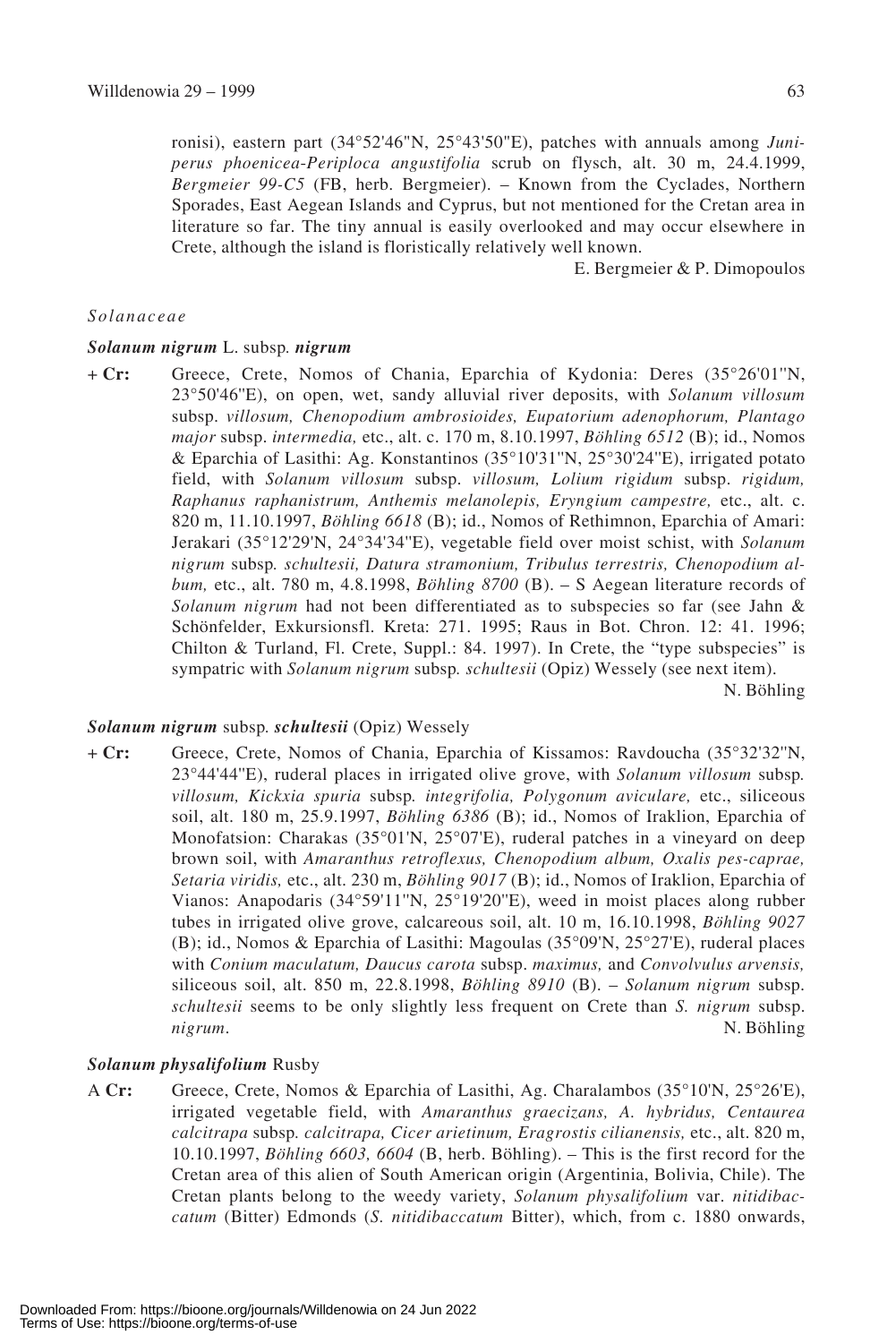spread in many European countries where it is rapidly becoming naturalized, being often misidentified as *S. nigrum* s.l. or *S. villosum* s.l. (see Edmonds in Bot. J. Linn. Soc. 92: 27-36. 1986). Diagnostic field characters are its small, cream-coloured flowers suffused with violet, its accrescent sepals halfway enclosing the ripe, green to dark violett, glossy fruit, and its patent, gland-tipped indumentum*. S. physalifolium* resembles *S. sarachoides* Sendtn., a weedy xenophyte from Brazil not yet recorded from Greece but likewise to be expected there as a ruderal or segetal weed, but the latter has, i.a., longer calyces enclosing the fruit nearly totally (for further details see Stace, New Fl. Brit. Isles, ed. 2: 530-531. 1997). N. Böhling

## *Zygophyllaceae*

## *Fagonia schimperi* C. Presl

+ **IJ:** Jordan, Edom: Rum area, 8 km SE of Wadi Rum resthouse, in crevices of smooth-faced sandstone outcrops facing west, 13.10.1998, *Danin 981304* (HUJ). – Closest and only records of this species [= *Fagonia myriacantha* Boiss.] are from the Sinai peninsula (Danin & al. in Willdenowia 15: 307.1985; Boulos, Fl. Egypt Checklist: 79. 1995). A. Danin

#### *Alismataceae*

#### *Alisma gramineum* Vill.

+ **IJ:** Israel, Shefela: E of Tel Gezer, 10 km SE of Ramla, in a mud-clogged well, alt. 110 m, 12.3.1994, *Prasse* (HUJ); ibid., 16.8.99, *Fragman & Leschner* (HUJ). – Not mentioned in Feinbrun-Dothan (Fl. Palaest. 4. 1986) or, for Jordan, by Al-Eisawi (in Mitt. Bot. Staatssamml. München 18: 79-80, 1982). Prasse's unpublished record was confirmed during the Israel Rare Plant Survey conducted by "Rotem" (the Israel Plant Information Centre). O. Fragman

## *Cyperaceae*

## *Carex hordeistichos* Vill.

+ **Gr:** Greece, Epirus, Nomos of Ioannina, Eparchia of Metsovon: c. 2 km N of Metsovon, wet places on clayey soil along path by a piped spring, with *Juncus* spp. and *Carex hirta,* alt. 1200 m, 8.8.1996, *Hellmann* (B; confirm. Raus). – First record for Greece, chorologically significant in that it fills the apparent gap between the known occurrences in former Jugoslavia (Josifovi6, Fl. SR Srbije 8: 246. 1976) and Bulgaria (Andreev & al., Opred. Visš. Rast. Bălg.: 356. 1992), and those in central & S Anatolia (Nilsson in Davis, Fl. Turkey 9: 126. 1985). For the total range of the species, see Schultze-Motel (in Hegi, Ill. Fl. Mitteleur., ed. 3, 2(1): 252. 1966).

V. Hellmann & Th. Raus

#### *Carex serotina* Mérat subsp. *serotina*

+ **An:** Turkey (C4), Karaman: N side of Oyuklu Dağ N of Ermenek (36°51'N, 31°53'E), a few individuals in wet places of N exposed, 10° inclined, moderately grazed and trampled turfy slopes, alt. 1930 m, 24.7.1992, *Raab-Straube O 2-4* (B, herb. P. Hein, herb. Parolly, herb. Raab-Straube). – First record for the Flora of Turkey area and, at subspecific level, for the whole of SW Asia. The southeastern distribution limit of this European taxon was hitherto believed to cross central and NE Greece (for detailed localities, see Hartvig in Strid & Tan, Mount. Fl. Greece 2: 854. 1991). According to Kukkonen (in Rechinger, Fl. Iran. 173: 245. 1998), *Carex serotina* subsp*. philocrena* (V. I. Krecz.) Kukkonen (*C. philocrena* V. I. Krecz.) replaces the *"*type subspecies" in Iran and further east. In the S Anatolian Taurus mountains, *C. serotina*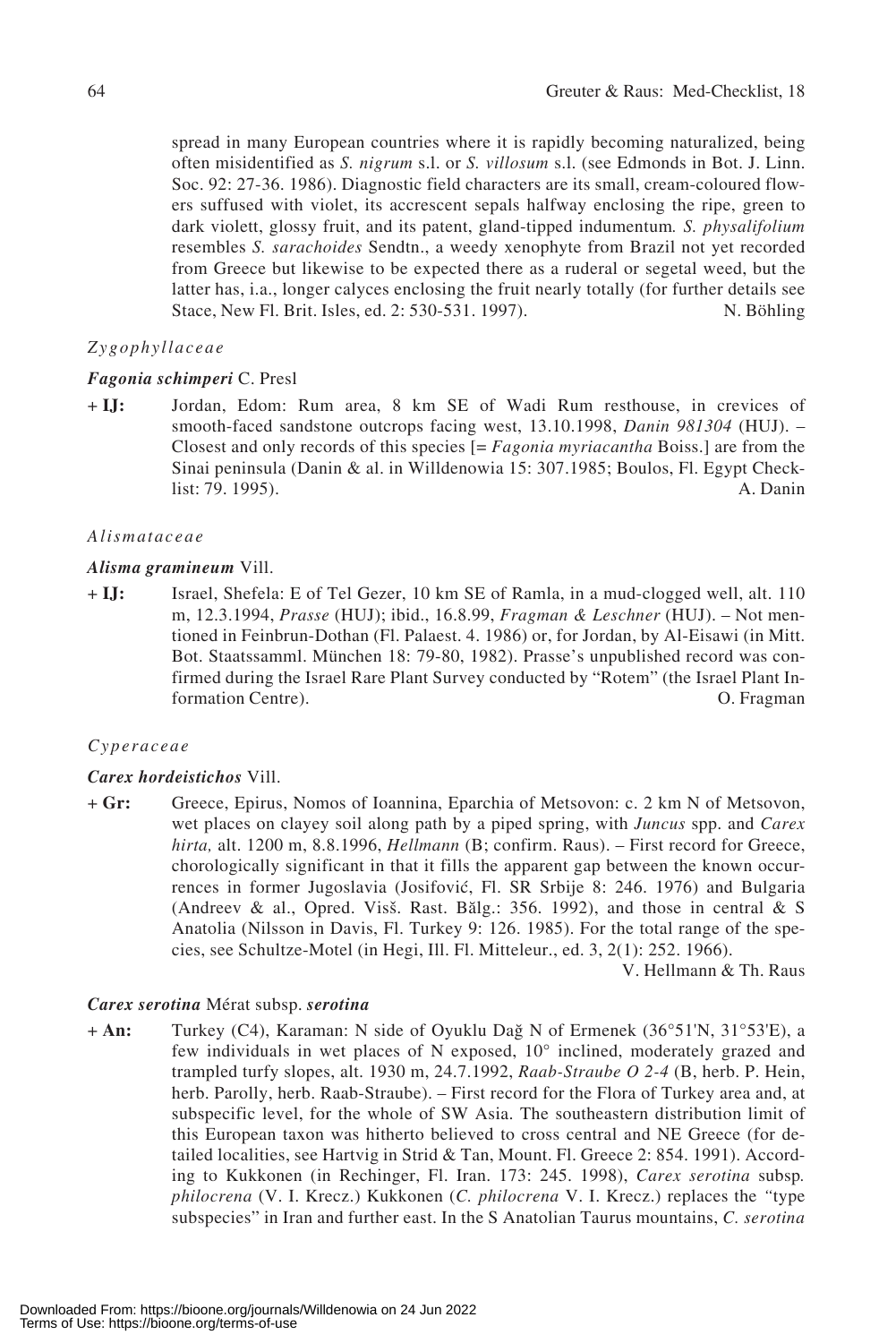subsp*. serotina* was found to inhabit turfs and paludal forb communities by narrow brooklets and small mossy pools, on condensed, somewhat disturbed, always ophiolithic soils dominated by *Blysmus compressus* (L.) Panz. (Potentillo-Polygonetalia vegetation), i.e., the typical habitat observed throughout the total range of the species. We follow Hartvig (l.c.) and Kukkonen (l.c.) in keeping *C. serotina* distinct from the North American *Carex viridula* Michx., which is often considered conspecific (see Schmid in Watsonia 14: 309-319. 1983, followed by, e.g., Wisskirchen & Haeupler, Standardliste Farn-Blütenpfl. Deutschl.: 124. 1998). The only member of the taxonomically difficult *C. flava* group up to now known to occur in Turkey was *C. flava* L. (aff. var. *alpina* Kneuck.) from alpine habitats in the N Anatolian Pontus range (Nilsson in Davis, Fl. Turkey 9: 133. 1985).

G. Parolly & E. von Raab-Straube

## *Cyperus laevigatus* L. subsp. *laevigatus*

D **Cr:** Greece, Crete, Nomos & Eparchia of Rethimnon: Rethimnon, sea shore in the old Venetian harbour, moist sandy places, alt. c. 1 m, 8.4.1997, *Ristow & al. 123/97* (B, herb. Ristow). – This is the second record of the mainly (sub-)tropical "type subspecies" of *Cyperus laevigatus* for Europe, following the one from Pantelleria off Sicily (Kükenthal in Engler, Pflanzenr. 101: 322. 1936; DeFilipps in Tutin & al., Fl. Eur. 5: 287. 1980). The question of the status of the Cretan population must remain unanswered; the locality lacks ruderal influence and fits well the habitat of the taxon ("somewhat saline and sandy soils"; see Feinbrun-Dothan, Fl. Palaest. 4: 366. 1986), but the assumption of an introduction, in a harbour, also seems quite reasonable. A search for the taxon in similar places along the Cretan coast could help clarification. Kükenthal (l.c.) reports *C. laevigatus* s. str. also from the East Aegean island of Rhodos, but the taxon is not admitted for the Flora of Turkey area by Davis & Tan (in Davis, Fl. Turkey 9: 42-43. 1985, under *Juncellus laevigatus* (L.) C. B. Clarke).

M. Ristow

#### *Gramineae*

#### *Ehrharta erecta* Lam. var. *erecta*

A **IJ:** Israel: Sharon, Hanniel, 12 km E of Natanya, annual weed in irrigated orange grove, in the shade of trees, 10.4.1999, *Danin* (B, HUJ; det. Scholz); id.: Pleshet, Petah-Tiqva, annual weed on sandy soil, in the shade of a house, 10.4.1999, *Danin* (B, HUJ; det. Scholz). – An introduced adventive species of S African origin, previously not recorded from Israel or Jordan but known to occur as a weed in several subtropical regions of the world (see Lazarides & al., CSIRO Handb. Austral. Weeds: 67. 1997). According to A. Liston (in litt.), this is the grass referred to as "Stebbins's folly" in California. A. Danin & H. Scholz

## *Glyceria nemoralis* (Uechtr.) Uechtr. & Körn.

+ **Gr:** Greece, W Makedonia, Nomos of Pella, Eparchia of Almopia: along forest road above the village of Notia, shady place by a small stream in *Fagus* forest, schist, 4.8.1998, *Strid & Tan 47486* (C, G, LD). – A woodland species of central and E Europe, new to Greece, with nearest localities in adjacent Bulgaria (Andreev & al., Opred. Visš. Rast. Bălg.: 606. 1992). A. Strid & Kit Tan

#### *Leersia oryzoides* (L.) Sw.

+ **Gr:** Greece, Thrace, Nomos of Evros, Eparchia of Orestias: Keramos (41°36'30"N, 26°21'E), gregarious along sandy banks of the Ardas river, alt. 50 m, 3.8.1994, *Raus & al. 21767* (B); id., W Makedonia, Nomos & Eparchia of Florina: sandy spit between Megali and Mikri Prespa, eastern end, on Megali Prespa side, gregarious in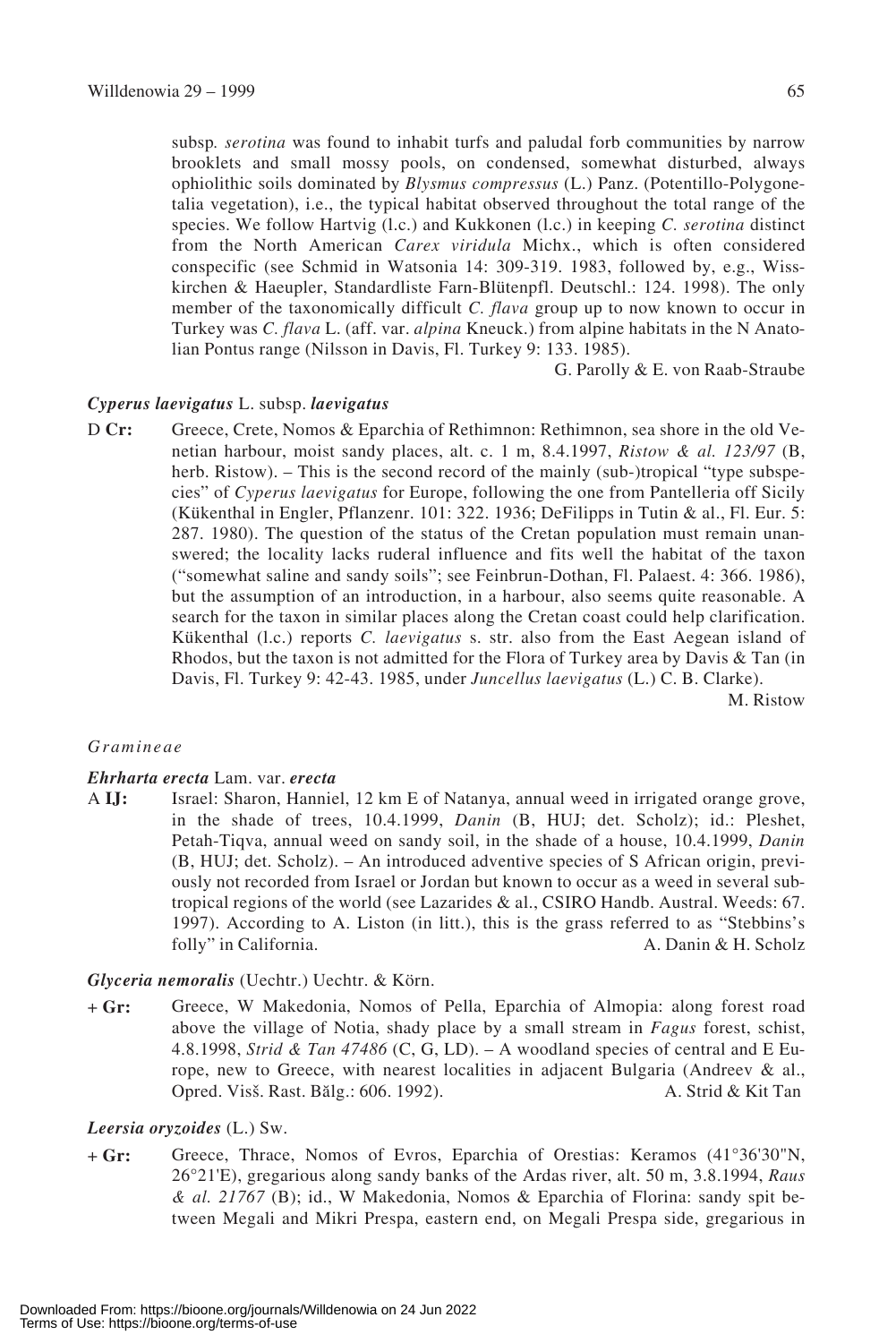swampy places by the lake, alt. 855 m, 7.8.1998, *Strid & Tan 47617* (ATH, B, C, G, LD, UPA, herb. Tan). – A widespread Euro-Siberian species not previously reported from Greece, possibly merely overlooked due to late, erratic and often incomplete flowering but certainly more widespread and to be searched for along the big streams of N Greece (Axios, Strimonas, Nestos, Evros). Th. Raus, A. Strid & Kit Tan

# *Leptochloa uninervia* (J. Presl) Hitchc. & Chase

A **IJ:** Israel: Kinnroth Valley, 5 km S of En Gev, newly exposed soil at the beach of the Sea of Galilee, 27.11.1998, *Danin* (HUJ). – This annual summer weedy adventive, also known as *Leptochloa fusca* subsp. *uninervia* (J. Presl) N. Snow, was collected in a special habitat where competition with the local flora is minimal: the newly exposed soil at the coast of the Sea of Galilee left by the retreating and desiccating lake during the driest of the last 58 years, 1998. Its origin is American and it is adventive elsewhere. A. Danin & H. Scholz

# *Stipagrostis libyca* (H. Scholz) H. Scholz

+ **Eg:** Egypt: Gilf Kebir region, 23°29'53"N, 26°37'30"E, 24.2.1999, *Nussbaum 199902245* (B; det. Scholz). – After a period of heavy rain large populations of this annual were observed flowering. The species, up to now, was only known from Libya (Fezzan, Libyan desert of Cyrenaica). H. Scholz

# *Ventenata eigiana* (H. Scholz & Raus) Doğan

+ **LS:** Syria: Djebel el Druse, Qanawat, 32°45'28"N, 36°36'22"E, 127 m, 25.4.1997, *Chik Ali* (B; det. Scholz). – The population in S Syria grows several 100 km away from the species' sole hitherto known locality in central Anatolia, vilayet Elaziğ (Scholz  $\&$ Raus in Willdenowia 12: 56. 1982; Doğan in Davis, Fl. Turkey 9: 318. 1985). Th. Raus & H. Scholz

# *Vulpia unilateralis* (L.) Stace

+ **Gr:** Greece, Peloponnisos, Nomos of Achaia, Eparchia of Egialia: Kernitsa (38°08'N, 32°13'E), c. 1.5 km from the restaurant "Stockholm" along road to Kalavrita, 13.5. 1996, *Raabe* (B; det. Scholz). – Not previously recorded from Greece, and so far the southernmost occurrence of this species on the Balkan Peninsula (the nearest records are from SW Bulgaria, according to Stojanov & al., Fl. Bălg. ed. 2, 1:131. 1967, under *Nardurus maritimus* (L.) Janchen). H. Scholz

## *Juncaceae*

# *Juncus acutiflorus* Hoffm.

+ **Gr:** Greece, W Makedonia, Nomos of Pella, Eparchia of Almopia: Mt Voras c. 8 km NNW of Loutraki, near the border to former Jugoslavia (Makedonija), large shallow depression known as Dobro Polje (Kali Pediada), gregarious along stagnant water, flowering, alt. 1650 m, 5.8.1998, *Strid & Tan 47528* (ATH, C, G, LD, herb. Tan). – A widespread European species not previously recorded from Greece. The swampy area known as Dobro Polje is the southernmost locality for several such species, e.g., *Drosera anglica, Carex lasiocarpa, C. limosa,* and *Equisetum fluviatile*.

A. Strid & Kit Tan

# *Liliaceae*

# *Nothoscordum gracile* (Aiton) Stearn

P **Gr:** Greece, Peloponnisos, Nomos of Ilia, Eparchia of Olimbia: Alfiousa, garigue and cultivated fields, alt. 80-100 m, 30.4.1990, *Poliviou & Georgiadis 2135* (UPA); id., No